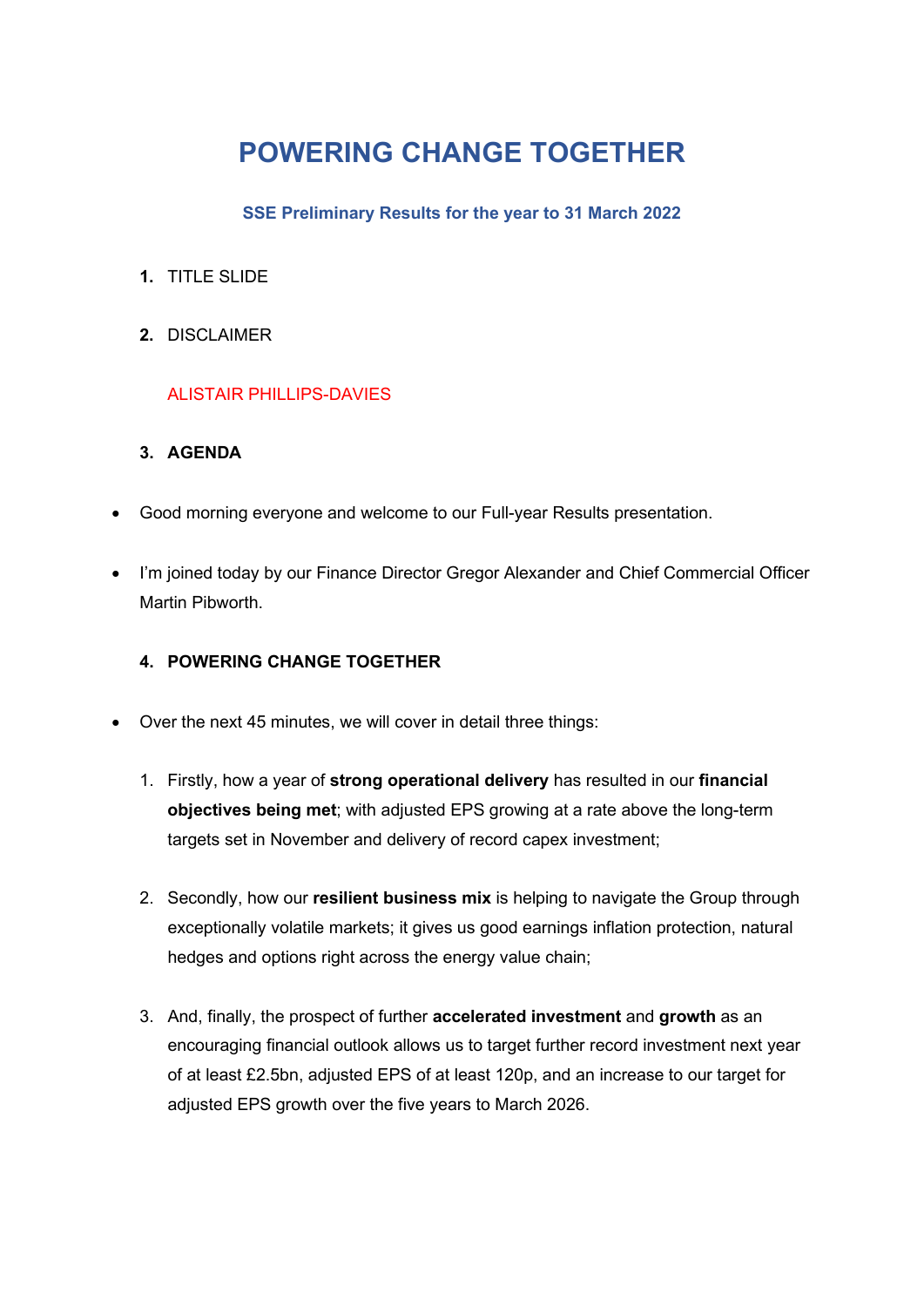- Critically, against the backdrop of a global gas crisis, the profit we are making is being re-invested at record levels into delivering clean energy infrastructure.
- And we will continue to invest at scale. Based on the clear opportunities we see in the coming years to deliver on the Government ambitions, assuming a continued supportive policy environment, our net investment into vital UK and Ireland infrastructure could exceed £25bn this decade, creating thousands of jobs and directly addressing the energy crisis.

## **5. SSE PLC: NET ZERO ACCELERATION PROGRAMME**

- SSE's strategy is responsive to the changing world around us.
- COP26 in November and the stark warnings that followed from the IPCC made clear the urgency needed on climate action.
- But volatile gas prices and the invasion of Ukraine have also led to policy change in the UK, the EU and further afield.
- In our fully-funded Net Zero Acceleration Programme which we'll refer to as the NZAP from here on – we provided a floor, not a ceiling, of ambition - aligning ourselves to a 1.5 degree pathway across the five years to 2026, then on to 2031.
- We covered funding plans, capacity additions, pipeline targets, RAV targets and what this would mean for shareholder returns. And it was well received by the ratings agencies.
- If anything, events this year have served to accelerate the long-term electrification and decarbonisation of energy which underpinned our NZAP and which are translating into more options for the second half of the decade.
- The NZAP set out the optimal pathway for SSE to grow and in the six months since we published it, I have become even more confident that, with our capabilities, our pipeline prospects and the increasingly supportive operating environment, we can meet and potentially exceed these ambitions.

## **6. DRIVING GROWTH WITH STRATEGIC DELIVERY**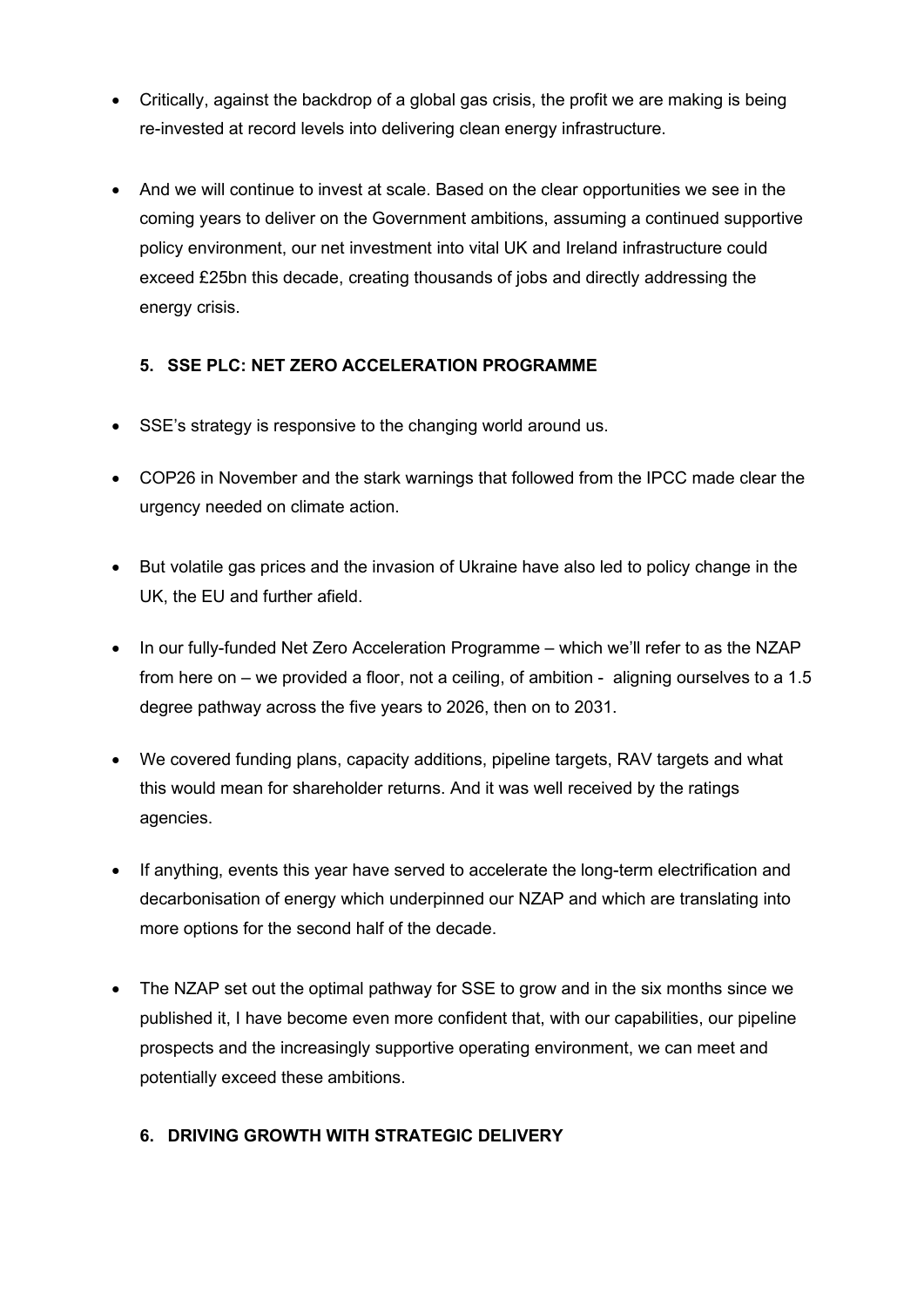- Part of my confidence comes from how, in the face of some very challenging conditions, we have delivered our financial targets for the year and invested a record £2.1bn, underlining the benefit of our resilient, integrated business model to both shareholders and wider society.
- We will return to each of these points later, but in SSE Renewables we have progressed our major projects at Dogger Bank, Seagreen and Viking; made strides internationally through our acquisitions in Southern Europe and Japan; and added 1GW to our domestic pipeline with our ScotWind site.
- And the future looks bright for Transmission: Our flagship Shetland HVDC link continues to be built at pace while National Grid's Network Options Assessment made clear the critical need for further network development. And the UK Government has thrown its weight behind an even faster, more strategic network build-out as part of its recent British Energy Security Strategy.
- In Distribution, we worked through six exceptional weather events in 12 weeks, including back-to-back named storms, while progressing a stakeholder-led plan for ED2 that we continue to engage on with Ofgem and key stakeholders.
- In Thermal, commissioning started at Keadby 2 so it provide useful system flexibility. And elsewhere in the Group we acquired our first solar and battery sites.
- We also completed the sale of SGN the last step in a strategic streamlining of the Group.
- And finally we also announced an upweighting to our 2030 business goals, which are aligned to the UN's Sustainable Development Goals, to ensure they keep pace with the NZAP.
- This is clear and demonstrable strategic progress that will create future value, achieved whilst also delivering shareholder returns today.

## **7. TRACKING OUR NET ZERO TRANSITION**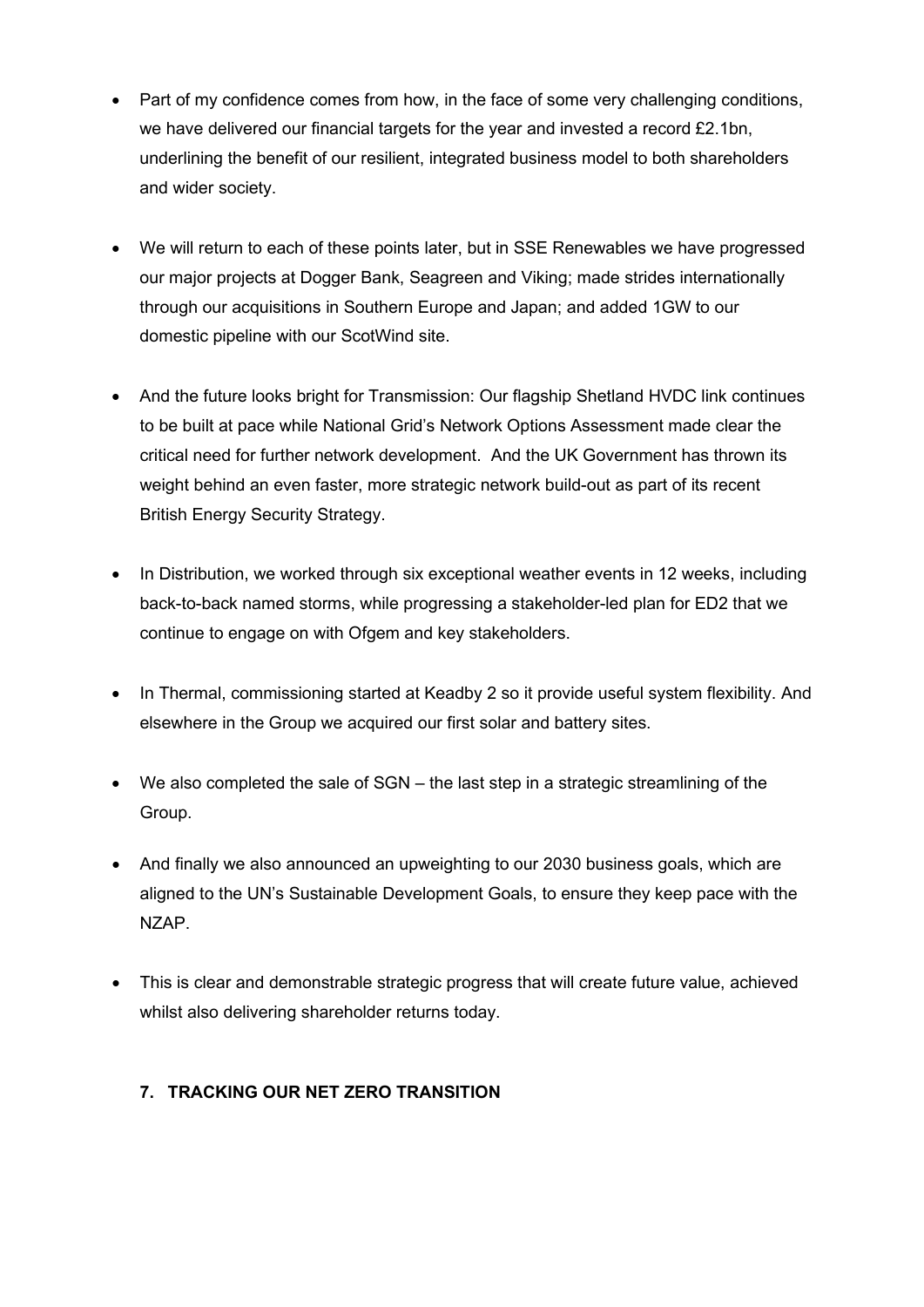- We need shareholders with us on our net zero journey and that's why they will be given a vote at our AGM on the progress we are making towards decarbonising our own activities.
- Our recently published Net Zero Transition Plan sets out the targets we've set for scope 1 and scope 2 emissions by 2040 and for the remaining scope 3 emissions, by 2050, alongside our interim science-based targets aligned to a 1.5 degree pathway.
- The net zero transition will be exactly that a transition with complex challenges along the way that we will navigate through open dialogue with both our shareholders and wider society.

## **8. PROVIDING SOLUTIONS WITH THE RIGHT BUSINESS MIX**

- SSE's business model is based around the assets and capabilities required for the global transition to an electrified, net zero economy.
- This is the result of a highly successful disposals programme and targeted investments which have created a group with the capabilities and projects to create value right across the clean electricity value chain.
- Our businesses share common capabilities in the financing, development, building and operation of world-class, highly technical electricity assets.
- They allow us to specialise in renewables, regulated networks and flexible, low-carbon power stations, while creating value as new opportunities emerge in areas like hydrogen, batteries and distributed energy.
- And with sustainability a core part of SSE's values, our credentials and performance underline our positioning as an ESG-aligned growth investment opportunity.
- We have an attractive blend of regulated and market-based income streams across a very deliberately chosen, integrated mix of businesses.

#### **9. THE PEOPLE BEHIND OUR PURPOSE**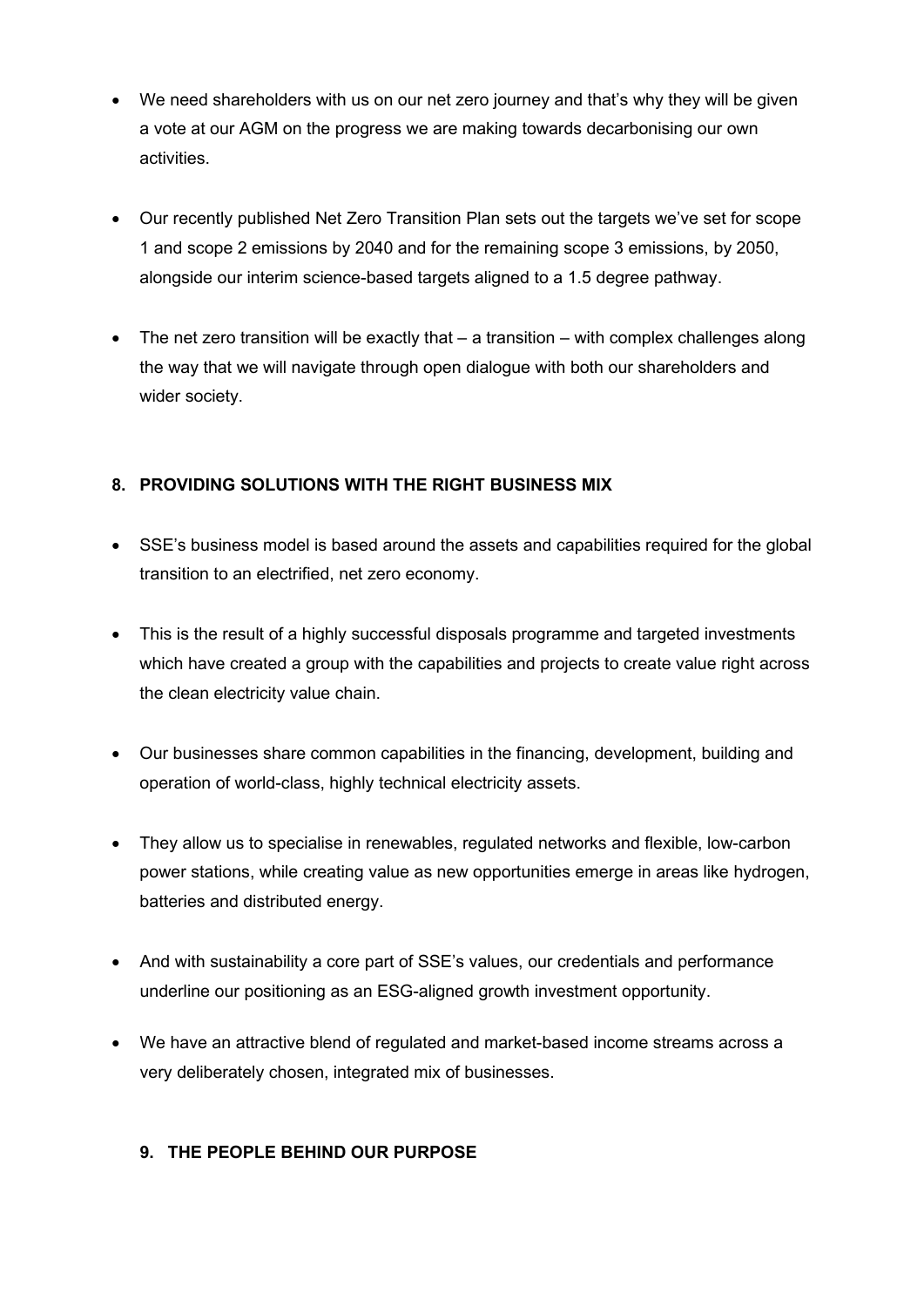- Of course, our people are central to the execution of our purpose of providing energy needed today while building a better world of energy for tomorrow.
- As always, keeping those people safe remains paramount to SSE. Our record investment in FY22 was driven by a surge in construction activity and, unfortunately, with that came 14 more injuries versus the same period last year and a small rise in our Total Recordable Incident Rate.
- As I say, the almost 11,000 people who work for us are central to our success … and we'll be creating 1,000 new jobs a year on average in delivering our five-year plan.
- In a busy and challenging year, it is the commitment and capability of our people that has enabled the strong performance that Gregor will now take us through …

#### GREGOR ALEXANDER

#### **FINANCIAL RESULTS**

#### **10. AGENDA**

• Thanks Alistair and good morning everyone.

## **11. FINANCIAL RESULTS – INVESTMENT SUMMARY**

- We outlined in November the scale of capital investment and growth opportunities, as well as the market leading capabilities and attractive secured pipeline held by the Group.
- And we are using those capabilities to deliver on those opportunities investing a record £2.1bn investment this year with almost 90% of that in low carbon assets and infrastructure.
- We plan to keep accelerating our investment as we push forward with the net zero transition and in FY23 we are expecting investment to be in excess of £2.5bn, including our Southern Europe acquisition once completed.
- SSE is delivering the energy needed today, whilst significantly investing in the innovative low-carbon technologies that will provide the energy needed tomorrow.

## **12. RESILIENCE OF BUSINESS IN VOLATILE MARKETS**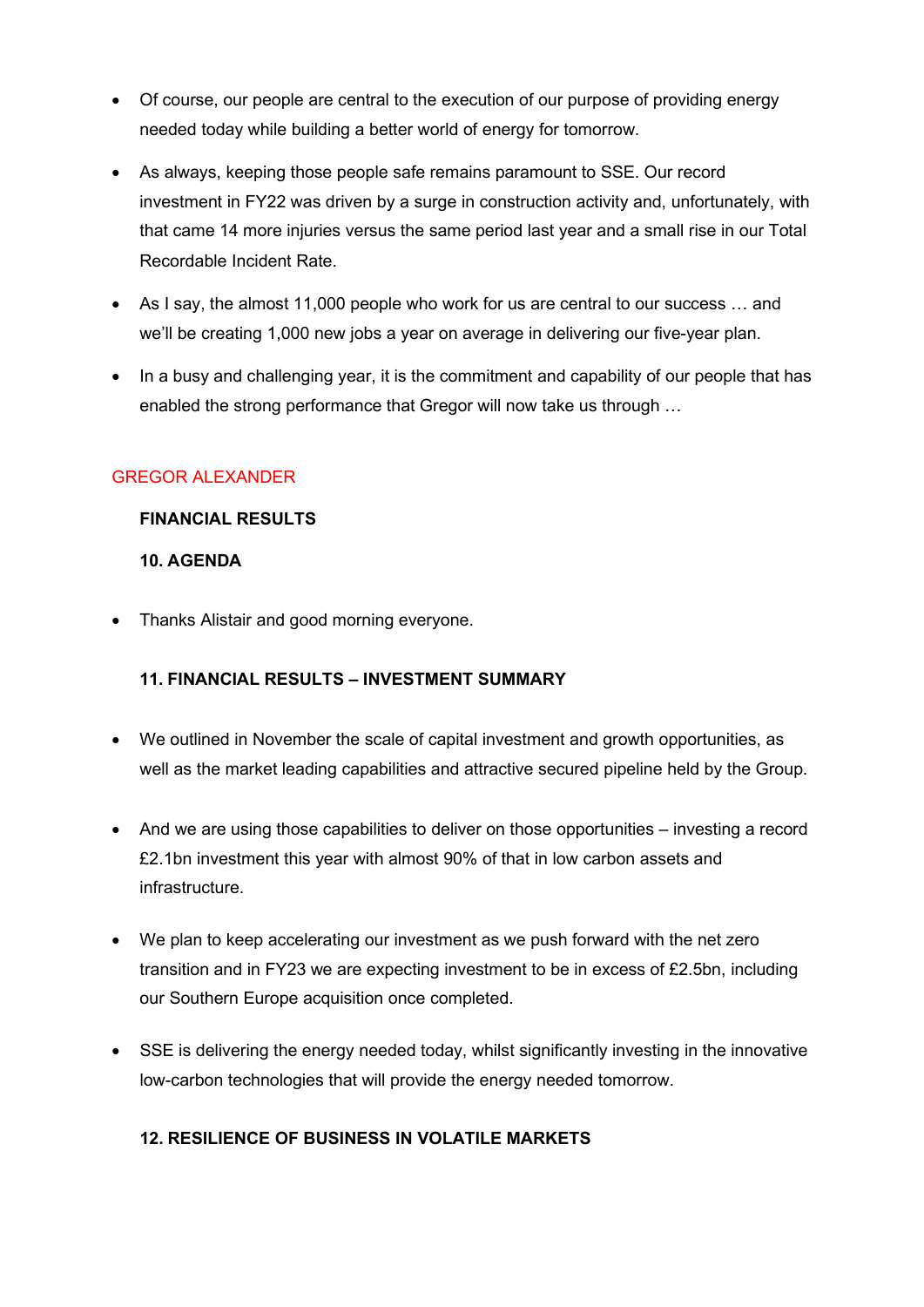- Alistair outlined earlier how the outlook for companies providing low-carbon solutions is strong, but not all of those companies have the balanced mix to enable them to weather the unprecedented volatility observed this year.
- SSE is able to deliver in such uncertain times for a number of reasons.
- Much of our revenue is index-linked, be it via CfDs, ROCs, REFIT, capacity payments or through regulated network price controls. Our RAV is also index linked.
- Our business is designed for variability. Our integrated portfolio means lower wind days can be compensated for through the flexibility we have elsewhere in our fleet. And our assets performed very strongly in the balancing market this year because the system valued the flexibility we provided in terms of both generation and storage.
- We are well funded with a strong balance sheet, and we have maintained good liquidity which is important in uncertain times. We have a stable debt profile, and our financing strength has enabled us to be nimble in acquisitions.
- Overall, this year has clearly underscored the advantages of a balanced, integrated business.

## **13. FINANCIAL RESULTS – SEGMENTAL OVERVIEW**

- That business mix played a key part in our strong FY22 performance.
- Higher allowed revenues in the new Transmission price control period, combined with higher customer volumes for Distribution following coronavirus, have meant our regulated networks businesses have more than recovered from prior year.
- And, looking at our generation portfolio, lower weather-related renewables output mainly across the summer months was more than offset by strong flexible generation performance in volatile markets.
- As a result of this strong operational performance, adjusted operating profit increased by around 15% to £1.5bn.

#### **14. FINANCIAL RESULTS – OVERVIEW**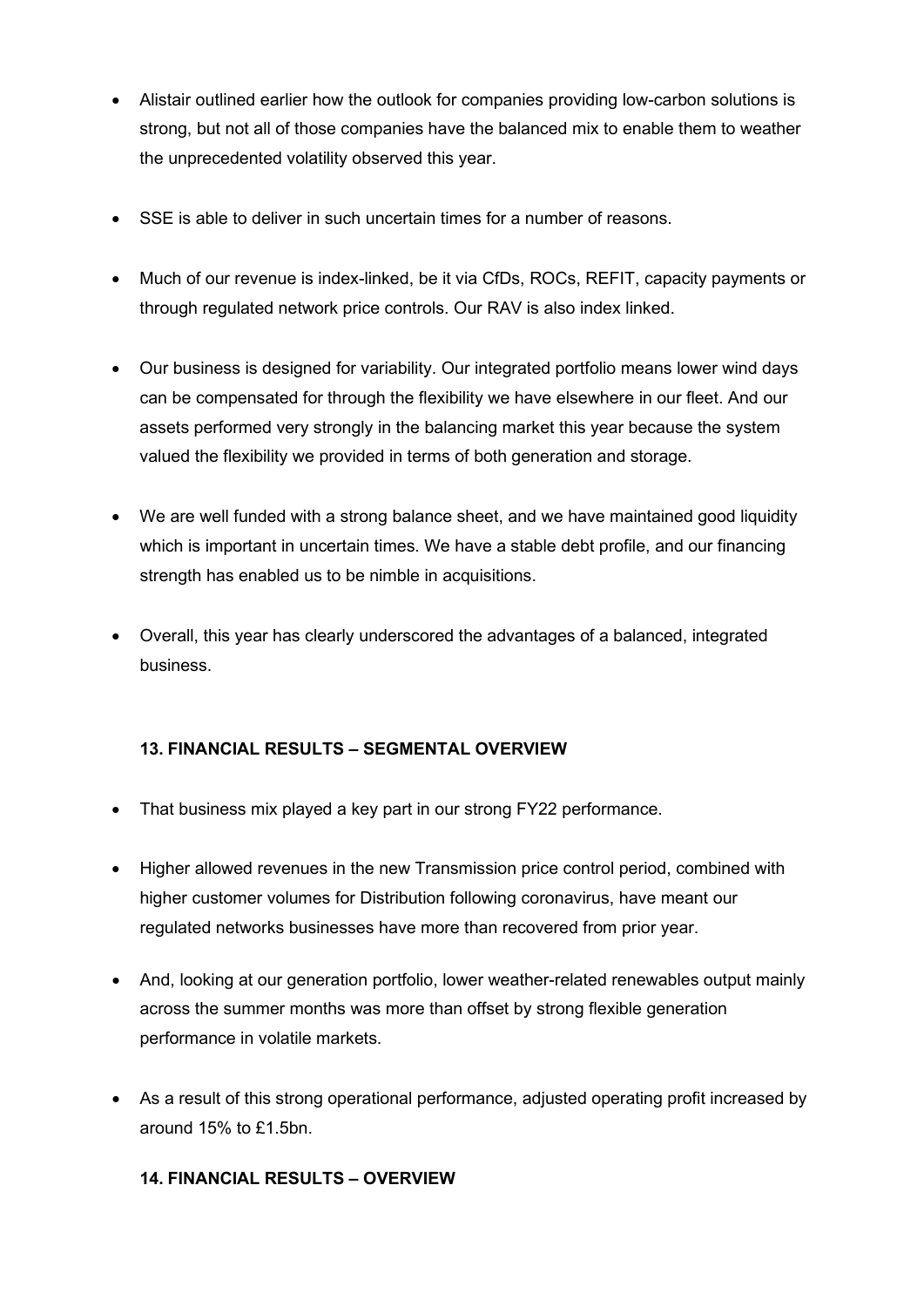- And with 96% of our debt at fixed rates, this strong performance is also reflected in adjusted profit before tax, which increased by around 23% to £1.2bn.
- And, finally, adjusted EPS was 95.4p. This represented an increase of around 9% on the 87.5p originally reported for FY21.

## **15. FINANCIAL RESULTS – ADJUSTED & REPORTED**

- You will have noted on the previous slide the marked disparity between reported and adjusted metrics this year.
- This is the result of exceptional items and fair value remeasurements unrelated to underlying operating performance in the year and which are therefore excluded from SSE's adjusted profit measures.
- In terms of exceptional items, as touched on earlier, the volatile conditions have enabled strong performance from our flexible generation fleet and gas storage operations. With volatility set to continue in the near term, significant historical impairment charges have now been reversed, resulting in a £429m exceptional credit to the income statement. This is partly offset by exceptional charges of £230m including a write down of the fair value uplift recognised on the part-disposal of our Neos telecoms business.
- We completed our £2bn-plus disposals programme announced in June 2020 with the sale of our stake in SGN for nearly £1.3bn in cash proceeds in March, which generated £577m of exceptional gains. From our initial outlay of £505m for a 50% stake in 2005, SGN has delivered an IRR for the Group of over 18%.
- Overall, we achieved headline consideration of over £2.8bn from our disposals programme, significantly more than the original £2bn target.
- Turning to fair value remeasurements, as with previous years SSE has entered into forward purchase contracts for power, gas and other commodities that fall under IFRS9 and are required to be recorded at their fair value at 31 March.
- The positive movement of  $E2.1$ bn reported in the income statement is the relative increase in the fair value of these contracts reflecting the remarkable market conditions.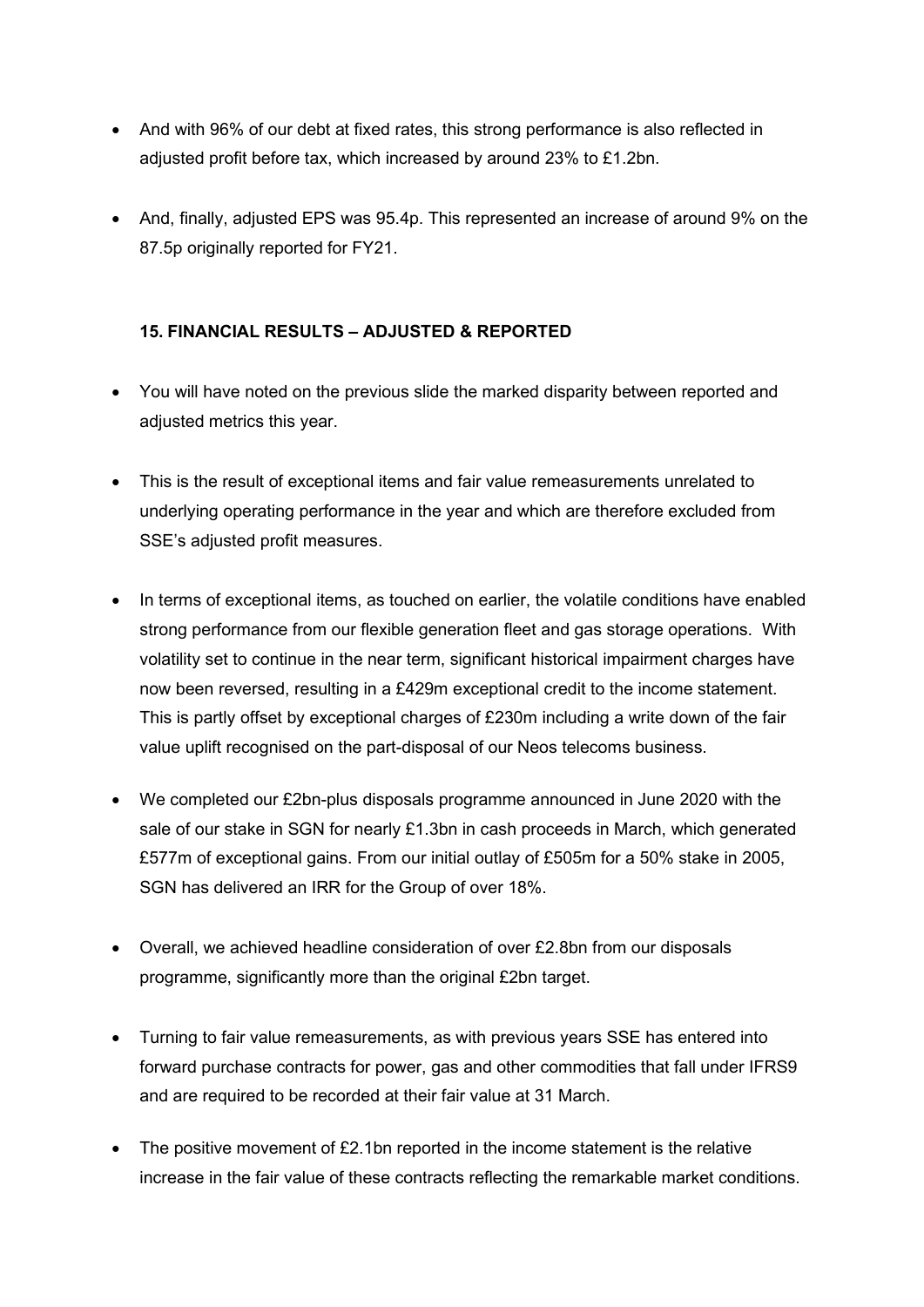- However, this fair value movement does not reflect the overall Group position on forward contracts as it excludes fair value movements on forward contracts deemed to be for the Group's "own use" under IFRS 9, which predominately relates to contracted power sales contracts.
- In fact, there is an unrealised £2.0bn negative movement in the fair value of these "own" use" contracts in FY22 which largely offset the IFRS fair value remeasurement gains reported.

## **16. FINANCIAL RESULTS – TRANSMISSION**

- For SSEN Transmission, adjusted operating profit increased by 72% to £381m, mainly driven by increases in allowed revenues under the new price control as the business continues to position itself to deliver further growth across the remainder of the decade.
- Increased allowed revenue was supported by increased investment in network build-out and resilience, which was 41% higher than the prior year.

## **17. FINANCIAL RESULTS – DISTRIBUTION**

- SSEN Distribution, following a c.£40m negative impact from coronavirus in the prior year, saw a recovery of nearly 28% to report adjusted operating profit of £352m. Higher volumes and allowed revenues were partially offset by increased operating expenses which included storm costs of around £40m.
- Capital investment slightly increased in the period, as ED1 committed investment continues to plan.

#### **18. FINANCIAL RESULTS – RENEWABLES**

• In SSE Renewables, adjusted operating profit fell by 22% to £568m, driven mainly by a lower level of developer profits in the year. A 7% or 0.7TWh decrease in output year-onyear due to exceptionally still and dry weather during the first half was offset by a £55m increased contribution to adjusted operating profit by hydro and pumped storage despite lower than expected rainfall.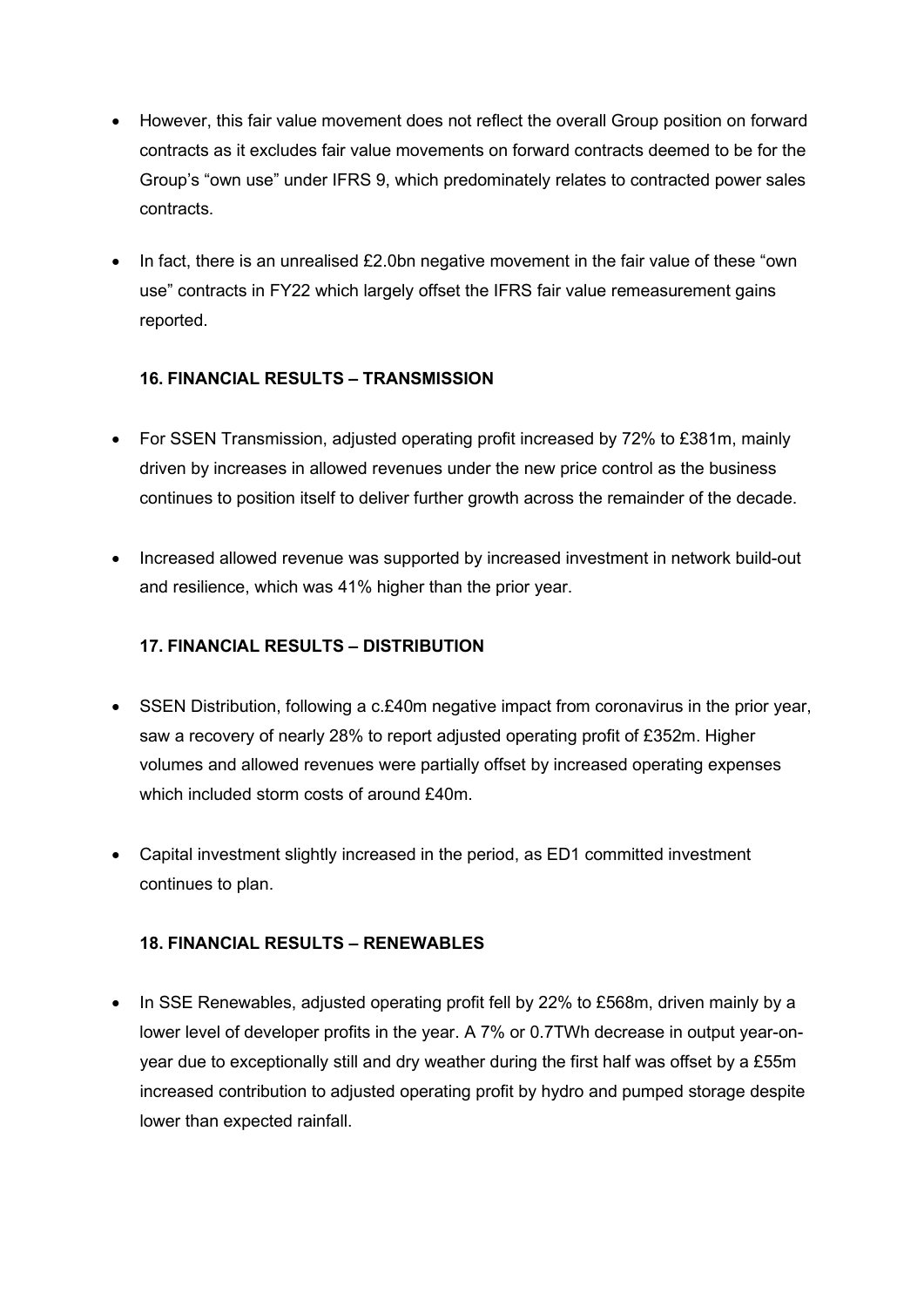• And strong progress continued on flagship construction projects with gross investment more than trebling to £952m, including the Japanese platform acquisition that we'll come to shortly.

#### **19. FINANCIAL RESULTS – SSE THERMAL AND GAS STORAGE**

• In Thermal and Gas Storage, adjusted operating profit more than doubled to £337m and reflected the critical role played by our thermal power stations and gas storage assets in ensuring secure supplies. They were rewarded for their availability and flexibility in volatile energy markets; and we believe the UK electricity system will need substantial flexibility in the future, as we will cover later.

#### **20. FINANCIAL RESULTS – OTHER BUSINESSES**

- Business Energy's performance was broadly flat compared with last year, as the continued recovery from coronavirus was offset by higher non-commodity costs, and mutualisation charges following a significant number of supplier failures during the year.
- Our Airtricity adjusted operating profit increased to £60.4m, driven by REFIT wind generation receipts.
- EPM recorded an adjusted operating loss of  $E(16.8)$ m, resulting from the unwind of a legacy power contract with Ovo in a higher commodity environment.
- The Distributed Energy result includes pre-disposal losses from Contracting and Rail.
- And corporate unallocated costs increased to £96m, driven by reductions of income from transitional services agreements with recently sold businesses; and increased investment in Group IT.

## **21. FINANCIAL RESULTS – HEDGING UPDATE**

- The commodity price environment has led to significant challenges across the industry.
- However, our established hedging approach has helped us to manage exposure to price volatility and across Renewables we have locked in substantial value for the future.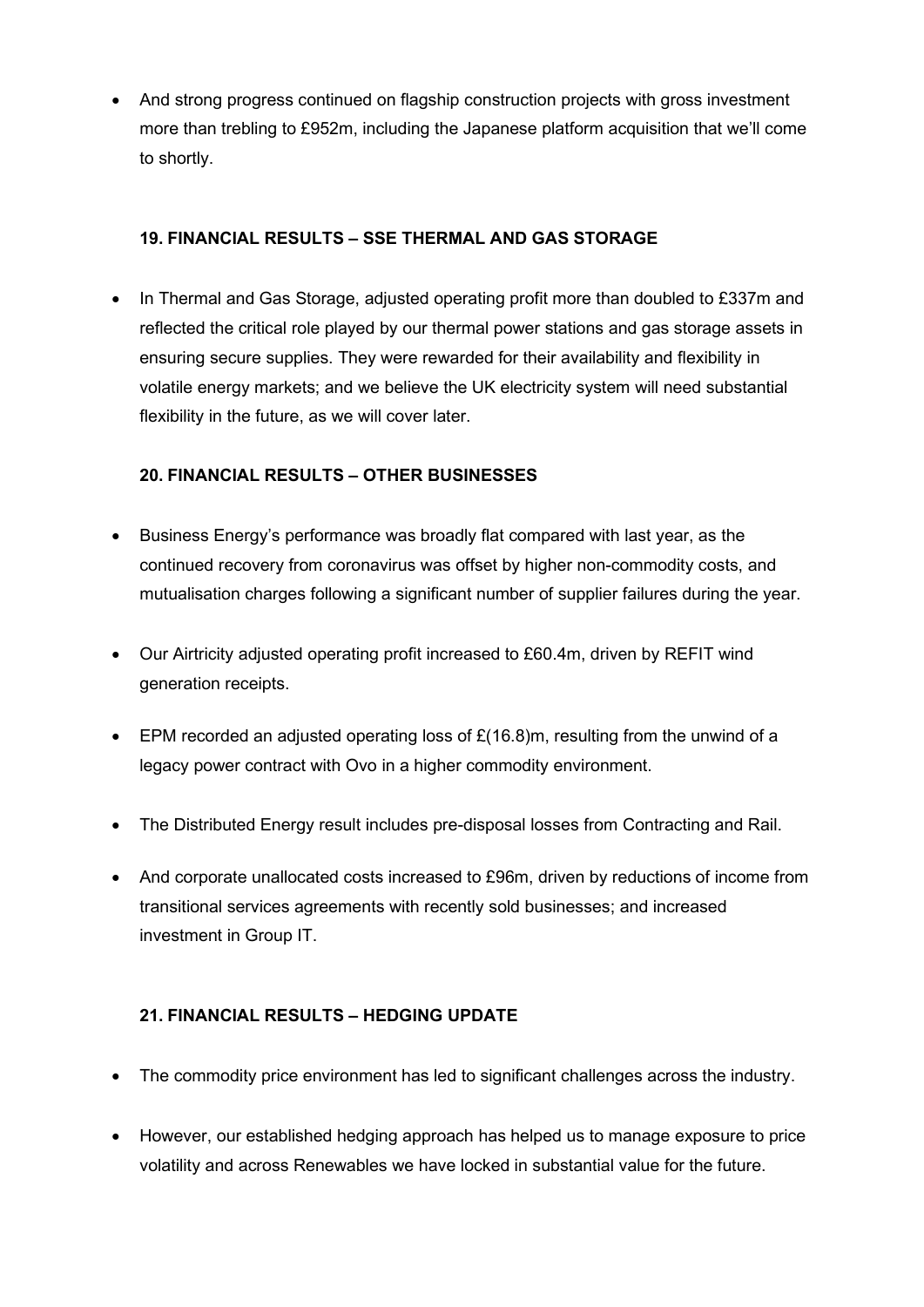• We have increased the value of our hedge prices across the Group, reflecting the increases in commodity prices and winter peak spark spreads which has flowed into forward prices. This sets us up well for the future.

#### **22. FINANCIAL RESULTS – BALANCE SHEET**

- SSE's strong balance sheet is underpinned by high-quality assets and we remain well financed and well set for our NZAP period and beyond.
- Our S&P credit rating remains at BBB+ 'stable outlook' and our Moody's rating remains at Baa1, having been updated to 'stable outlook' on publication of our NZAP. These compare favourably to peers and reflect the stability from the Group's business mix, funding plans and future dividends.
- In March we successfully agreed a new £350m Private Placement to support critical Transmission investment. And in April we launched a successful €1bn hybrid bond at a coupon of 4.0% to replace our hybrids from 2017.
- SSE's adjusted net debt and hybrid capital has decreased by £300m to £8.6bn, with the SGN sale clearly playing a part. We have beaten our target of a 4.5 times ratio of net debt to EBITDA at the end of this financial year.
- Our defined benefit pension schemes continue to perform well with both schemes in surplus at the year end.

#### **23. SSEN – MINORITY STAKE SALE**

- Our well-supported NZAP included proposed sales of minority interest stakes in our electricity networks businesses.
- These are high-quality, core businesses and we intend to retain control. But the scale of potential growth, and the associated investment required, mean that bringing in minority partners will create greater long-term value for shareholders.
- This will enable us to harness significant growth in networks whilst maintaining an attractive balance of capital allocation across the Group.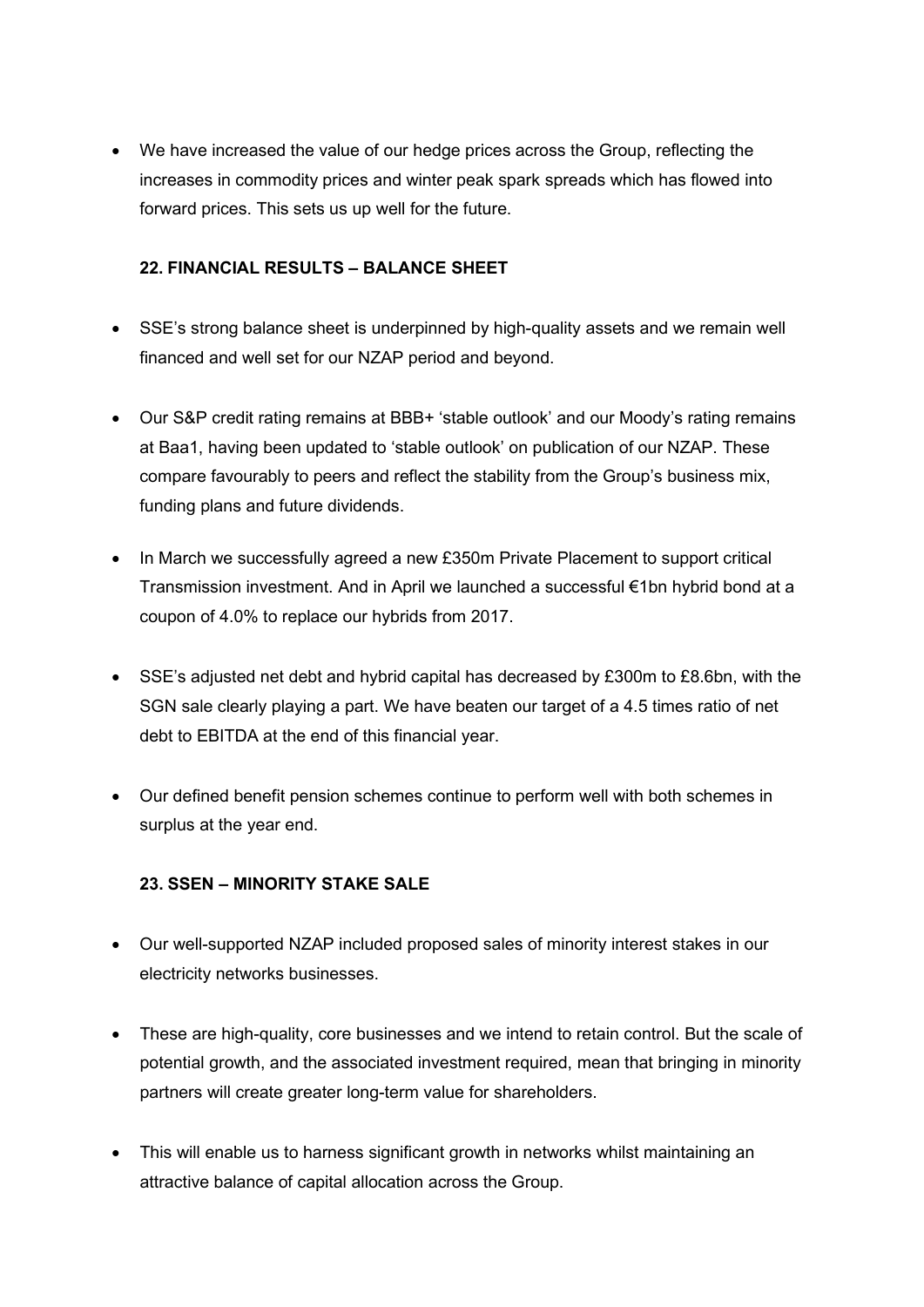- We've recently commenced a sales process for a 25% share of the SSEN Transmission business. We are doing Transmission first, primarily due to the fact that its growth is clearer given that its price control runs ahead of Distribution's.
- A decision on the timing of a similar stake sale in SSEN Distribution will be made later in the financial year.
- SSE expects that these highly prized assets will generate strong interest in the market from financial partners, being a significant pool of investors seeking such an investment and who are content to leave SSE to add management value as operator.

## **24. REMUNERATING SHAREHOLDERS**

- Finally, I will cover the dividend and our financial outlook.
- We remain committed to our existing five-year dividend plan to FY23, which targets dividend increases in line with RPI each year.
- In line with that clear commitment, we will propose a full year dividend for FY22 of 85.7p. Shareholders will continue to receive a scrip dividend option, however as previously announced, take-up will be capped at 25%.
- Following completion of our existing commitments to FY23, we will rebase our dividend to 60 pence in FY24, before targeting at least 5% dividend increases in FY25 and FY26.

## **25. OUTLOOK FOR FY23 AND BEYOND**

- Turning to the FY23 outlook:
	- For Transmission: SSE expects to report strong growth in adjusted EBIT with a 20% increase in allowed revenues under the RIIO-T2 price control, as the network continues to expand its operational capability and asset base;
	- For Renewables: assuming normal weather and plant availability, SSE expects to report generation output of 11.4TWh including 0.9TWh of output from Seagreen; and
	- For Thermal: assuming normal plant availability SSE expects to report adjusted EBIT of at least the same level as FY22, excluding the benefit of Keadby 2;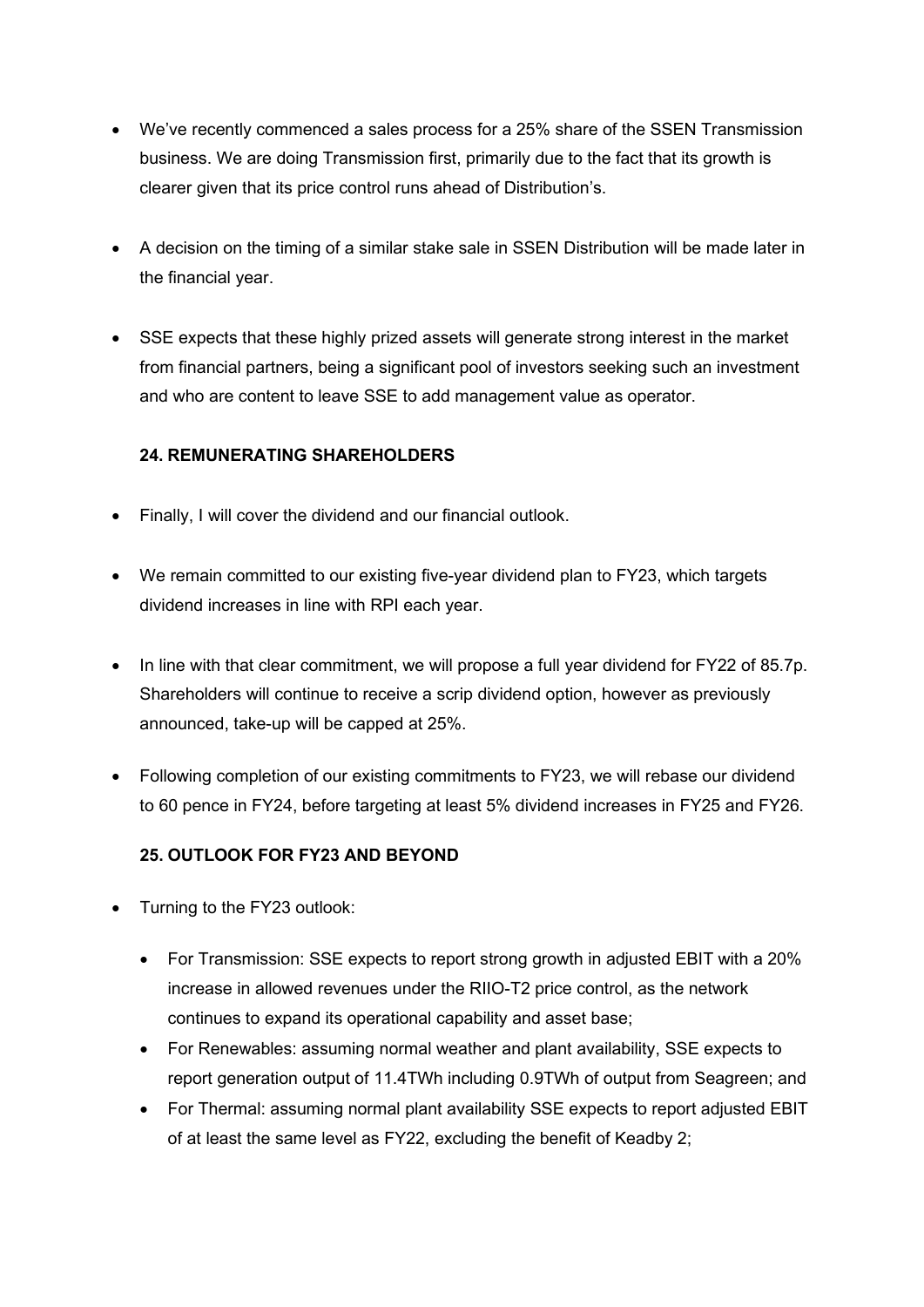- Taking the above into account, SSE therefore currently expects to report full-year adjusted earnings per share of at least 120p, and investment in excess of £2.5bn.
- In addition to the strong performance expected this year, SSE is today updating its adjusted EPS CAGR target out to FY26 from 5 to 7% to between 7 to10%.
- This is as a result of confidence derived from strong delivery in FY22; higher inflation forecasts; higher and more volatile energy commodity prices; and evidence of increased value creation potential from flexible generation and gas storage assets.
- Importantly, this earnings growth will be put to good use. It will underpin the huge increase in investment we are making into critical national infrastructure that will deliver cheaper, cleaner, homegrown energy for decades to come.
- I'll now hand you over to Martin ...

## MARTIN PIBWORTH

## **26. AGENDA – OPERATING REVIEW**

- Thanks Gregor and good morning everybody.
- In the context of the global push to phase out reliance on Russian gas and accelerate the transition to low-carbon electricity, there is increased volatility but also increased opportunity in low carbon infrastructure across Europe.
- As we have seen in recent EU and UK policy documents, more wind, more solar and more flexibility will be needed, and the breadth and balance of our businesses mean we are extremely well placed to provide these solutions.
- So, I'll now take you through the strategic delivery and value creation we're driving from the market-based businesses within the portfolio

#### **27. SSE RENEWABLES – NEW OPERATING MODEL**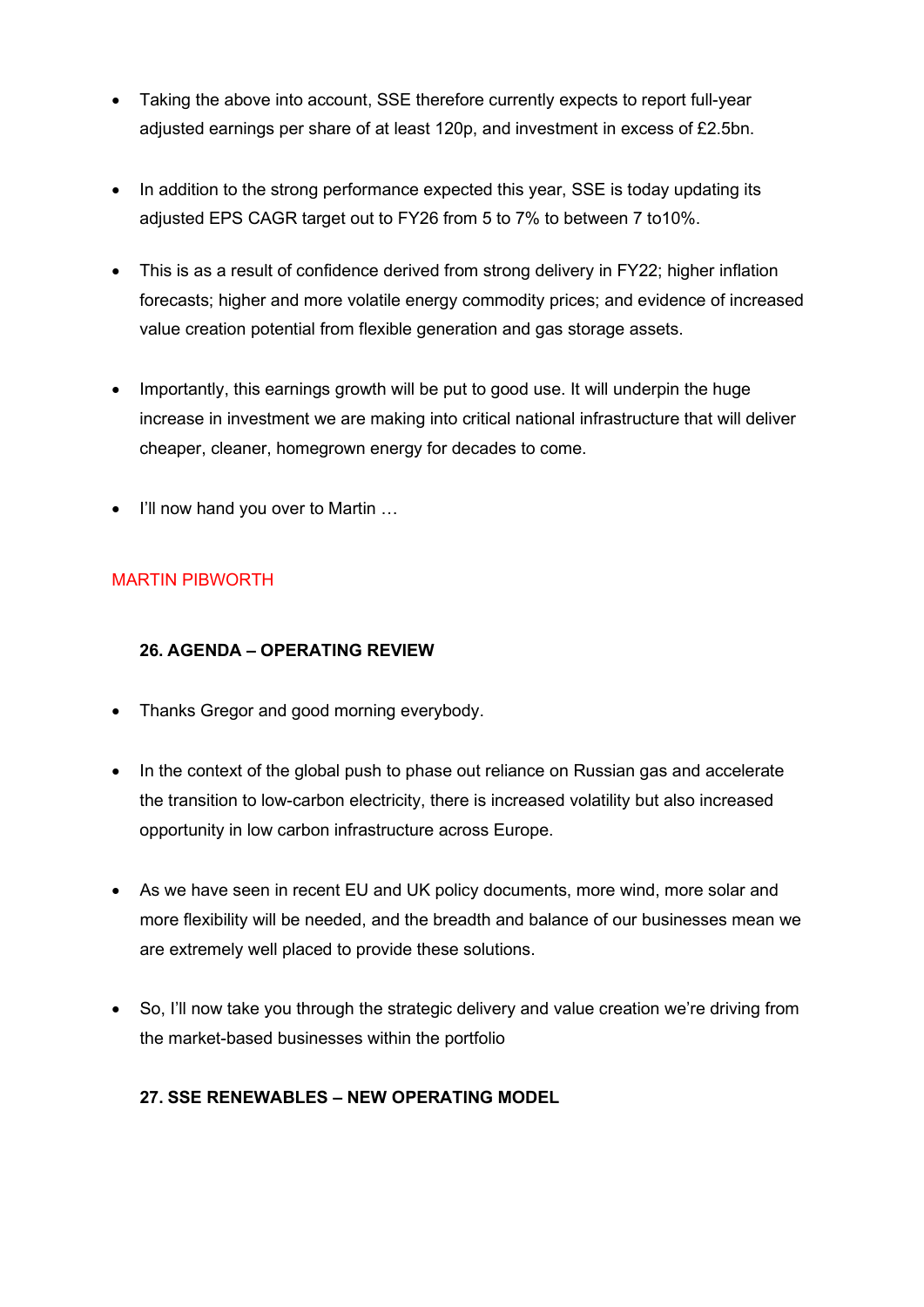- In Renewables, we have a world-class business. As the new MD, Stephen Wheeler brings decades of wider energy sector experience to the role. He transformed SSE Thermal and before that worked internationally at ABB and Siemens. He was also part of the management team that successfully grew Airtricity's renewable energy platform before SSE acquired it in 2008.
- The new technology-based operating model Stephen has put in place sees distinct teams for Offshore and Onshore Europe with end-to-end accountability for the development, construction, and operation of their assets.
- Under this new structure, Stephen is supported by a leadership team with vast experience, including Barry O'Regan as Finance Director. Barry also joined the Group in 2008 as part of the successful Airtricity management team.
- As the company building more offshore wind than anyone on the planet, we have proven our ability to manage complex global supply chains and compete for talent. We are creating a team with the experience and capability to deliver on our international ambitions, building on the significant international pedigree we already have.
- This year we were joined by the hugely talented Japanese team from the SSE Pacifico transaction. In a few months' time we will be joined by the Siemens Gamesa Renewables team in Southern Europe. We are blending our deep experience and capability as one of the world's leading developers with "in country" specialists in the markets we are entering.
- People remain SSE's biggest asset, and the breadth and depth of experience in the renewables team will drive long-term domestic and international growth.

## **28. SSE RENEWABLES – DELIVERING FLAGSHIP PROJECTS**

- Around £5bn of investment within our £12.5bn capex plan has been allocated to Renewables.
- Around 50% of this investment is on assets currently under construction and by 2026 we will have built Seagreen, Dogger Bank, and Viking – adding 2.4GW of renewable capacity to the portfolio.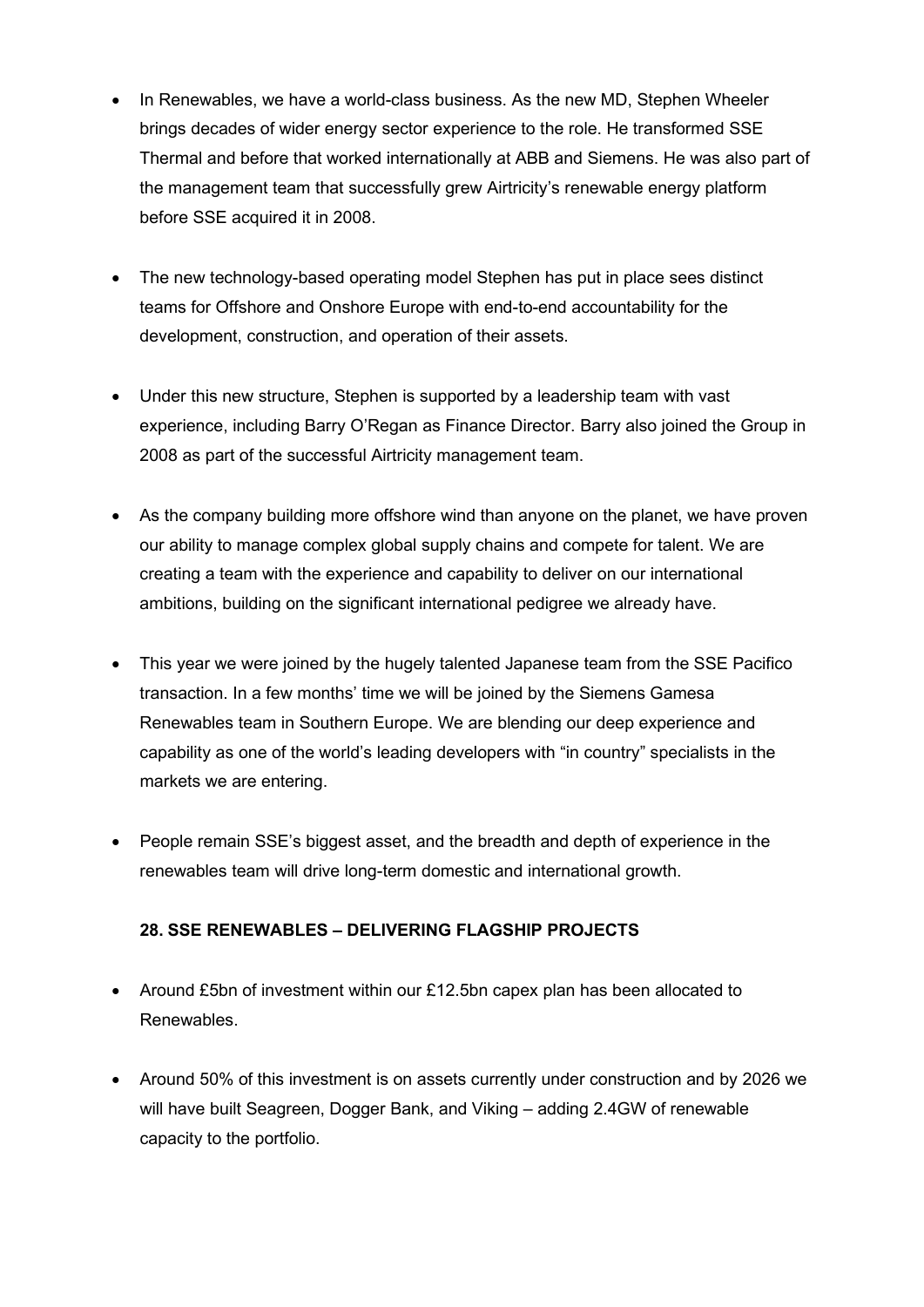- At Seagreen we have made progress with 21 turbines now installed. Setbacks can occur on construction projects of this scale, however the experienced project team are doing a great job and will continue to monitor any project delivery impact from the widely reported issue with the turbine installation vessel. At present, we anticipate first power in July with commercial operations by mid-April 2023.
- Seagreen's projected financial returns remain in line with expectations at Financial Close.
- Onshore works have progressed well at Dogger Bank, which will be the world's largest offshore wind farm – and offshore construction got under way in April as planned.
- At Viking construction is going very well with the onshore transmission works expected to be largely complete this year. Turbine installation will begin in early 2023 and it is expected to be one of the UK's most productive onshore wind farms.

## **29. RENEWABLES – HYDRO AND PUMPED STORAGE**

- The delivery of these wind projects, and many more, will be required for a net zero world. As we have seen this year, however, the wind doesn't always blow and the requirement for fast response, dispatchable generation has increased as the UK continues to progress through its energy transition.
- In addition, we have noted that the demand for ancillary and voltage support services has also increased and we expect all of these trends to sustain.
- SSE's hydro fleet and pumped storage asset at Foyers offers all these services at scale and we continue to see the hydro business as the jewel in the crown of our generation assets.
- Our confidence in its increasing contribution to the energy transition is reflected in the c.£50m capex that we are investing each year into maintaining and modernising the portfolio to increase ramp rates, water capture, storage capacities, and overall flexibility.
- This confidence, alongside the growing logic for further capacity, is reflected in our investment into Coire Glas which would be the UK's largest pumped hydro storage project and the first built in over 30 years.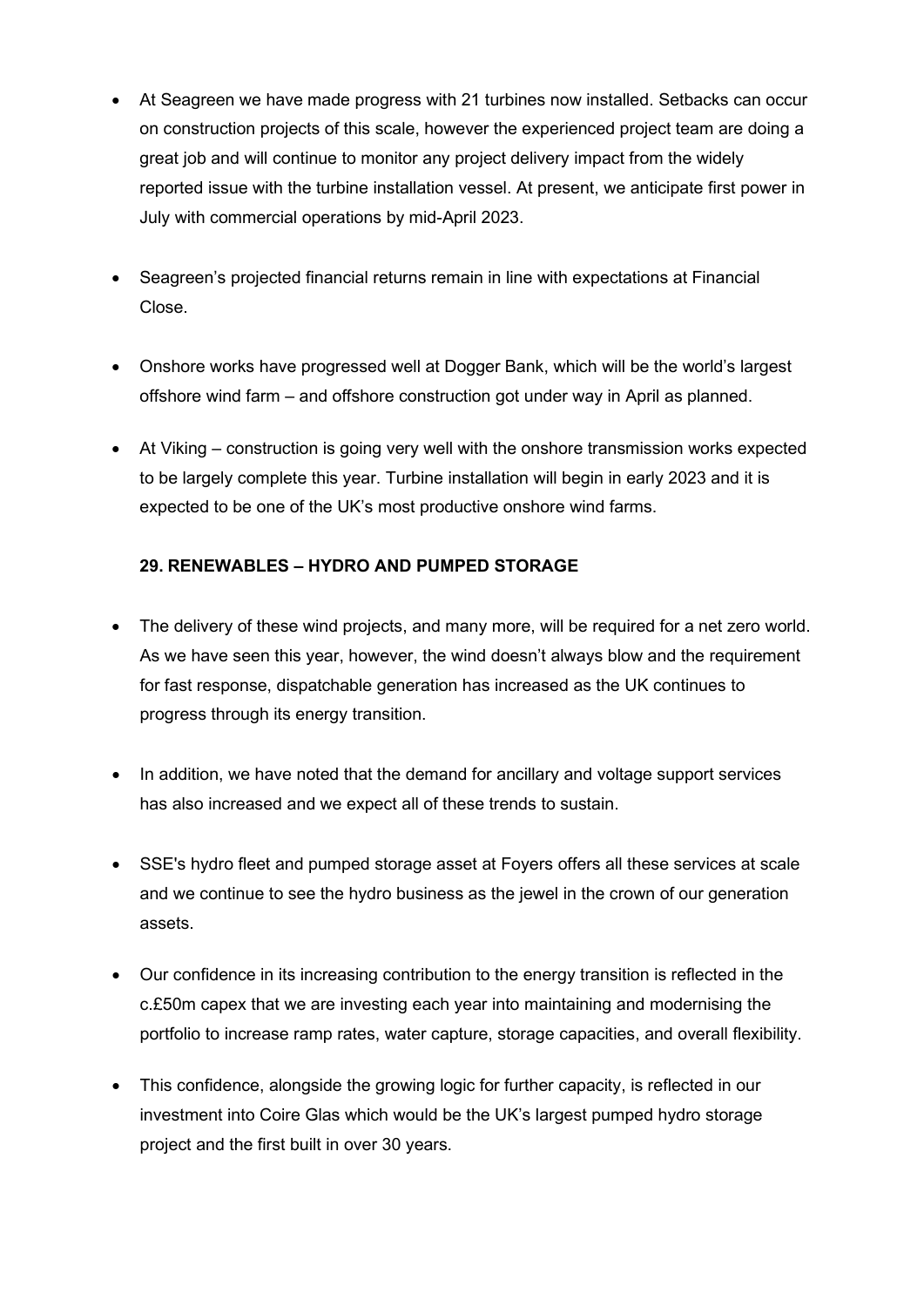- Located in the Highlands, the consented 1.5GW project would have 30GWh of storage, more than doubling existing UK power storage capacity.
- The system benefits are vast and include reducing wind curtailment and helping accommodate more wind, as well as displacing fossil plants.
- To progress to investment, it does not need subsidy, rather revenue stabilisation and it was encouraging to see the UK Government committing to developing appropriate policy to enable investments into long duration energy storage in its recent energy strategy. We will examine all options for bringing this plant onto the market.

## **30. SSE RENEWABLES – ENTRY INTO SOUTHERN EUROPE**

- We have made significant progress exporting our capabilities in renewable energy to carefully selected international markets. We have been disciplined and we have secured valuable options for the future.
- Most recently, we were very happy to have agreed the acquisition of the European onshore wind development platform from Siemens Gamesa Renewable Energy.
- It marks our entry into Southern Europe with a circa 3.9GW portfolio of early-stage onshore wind development projects across France, Italy, Greece and Spain with scope for up to 1GW of additional co-located solar development opportunities.
- SSE will take on a team of around 40 Siemens Gamesa employees with vast experience in the sector, and the transaction is likely to complete in September.
- The aim is to have around 500MW of the portfolio of renewable projects operational by March 2026, with at least 500MW more in construction, and by FY31 we'd expect to see the development platform contributing up to 3GW towards our renewable capacity target.
- The four countries in which the acquired portfolio of development assets are located have strong growth prospects, underpinned by 2030 renewables or carbon reduction targets.
- It is an exciting acquisition and will provide an excellent base for further development opportunities across onshore and offshore wind, solar, batteries and hydrogen.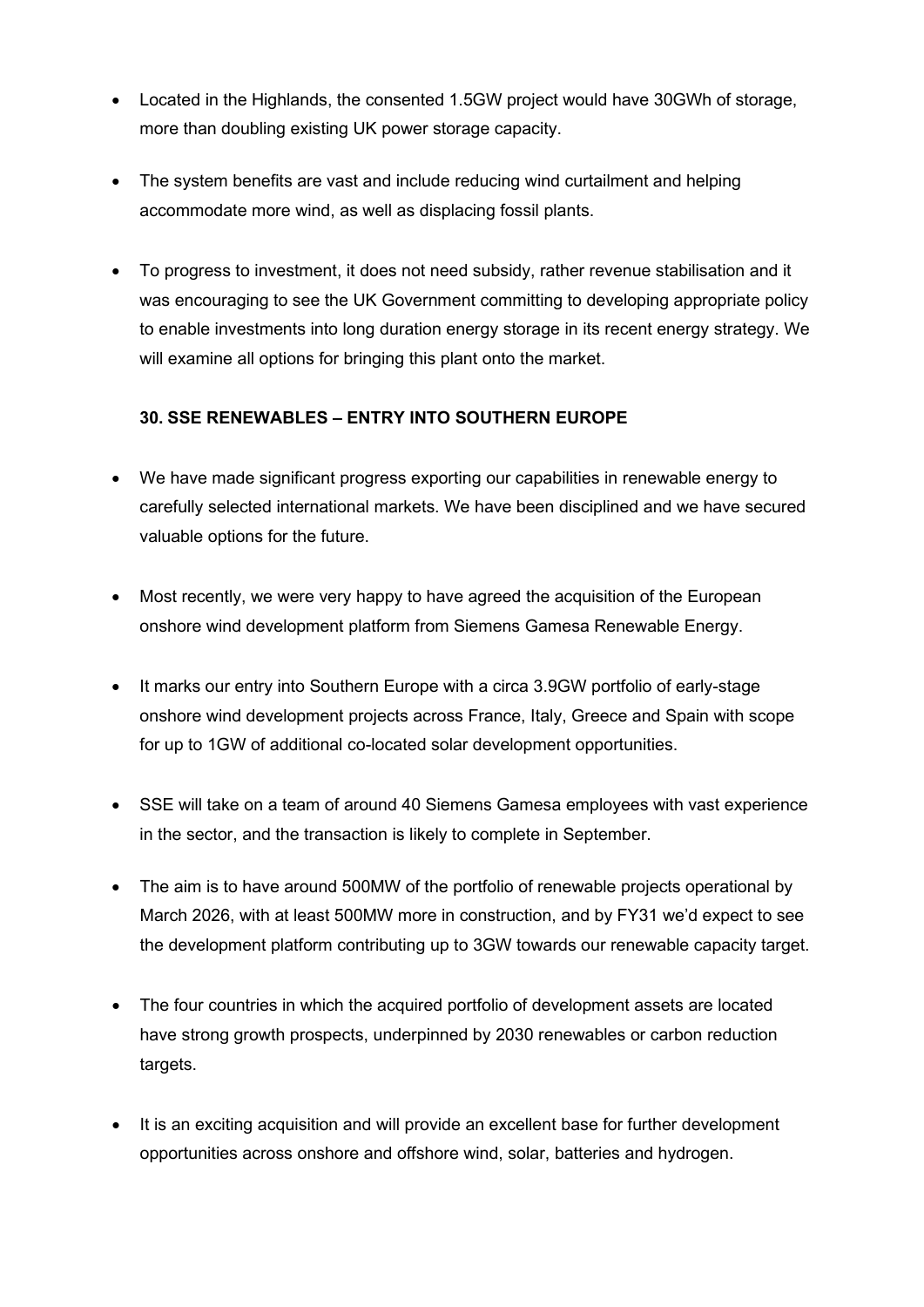#### **31. SSE RENEWABLES – SCOTWIND**

- Closer to home, in December we won one of the premier sites in the ScotWind process with our partners at Marubeni and CIP. This gave us the rights to develop what will become one of the world's largest floating offshore wind farms off the east coast of Scotland.
- The site is close to our existing Seagreen and Berwick Bank sites giving obvious benefits.
- The lease area has average depths of 72m, making the site suitable deploying floating offshore wind to deliver up to 2.6GW of new capacity.
- We are targeting first generation before the end of this decade.

#### **32. SSE RENEWABLES – PIPELINE AND PROSPECTS**

- Our ScotWind win, Southern European acquisition and the optimisation of some of our existing sites represent important strides towards the pipeline target for FY26 of more than 15GW. With more opportunities to grow the pipeline to come, we remain confident.
- The UK and Ireland remain our core markets and our development team will continue to explore high-quality development opportunities such as the Crown Estate's Celtic Sea leasing round and Ireland's Marine Area Consent seabed leasing process.
- We are also keen to export our offshore expertise and in the Netherlands have partnered with Brookfield to bid for tenders for the two 700MW sites within the Hollandse Kust (west) Wind Farm Zone which are currently under way.
- We have also announced with our partners Acciona our application for development rights for an offshore wind farm in the Baltic Sea in Poland.
- Earlier this year we created SSE Pacifico with Pacifico Energy, acquiring around 8GW of early-stage development prospects in Japan in the process. Our office in Tokyo is the base for our talented team, who are progressing these prospects with the aim to start entering bid rounds around the middle of the decade.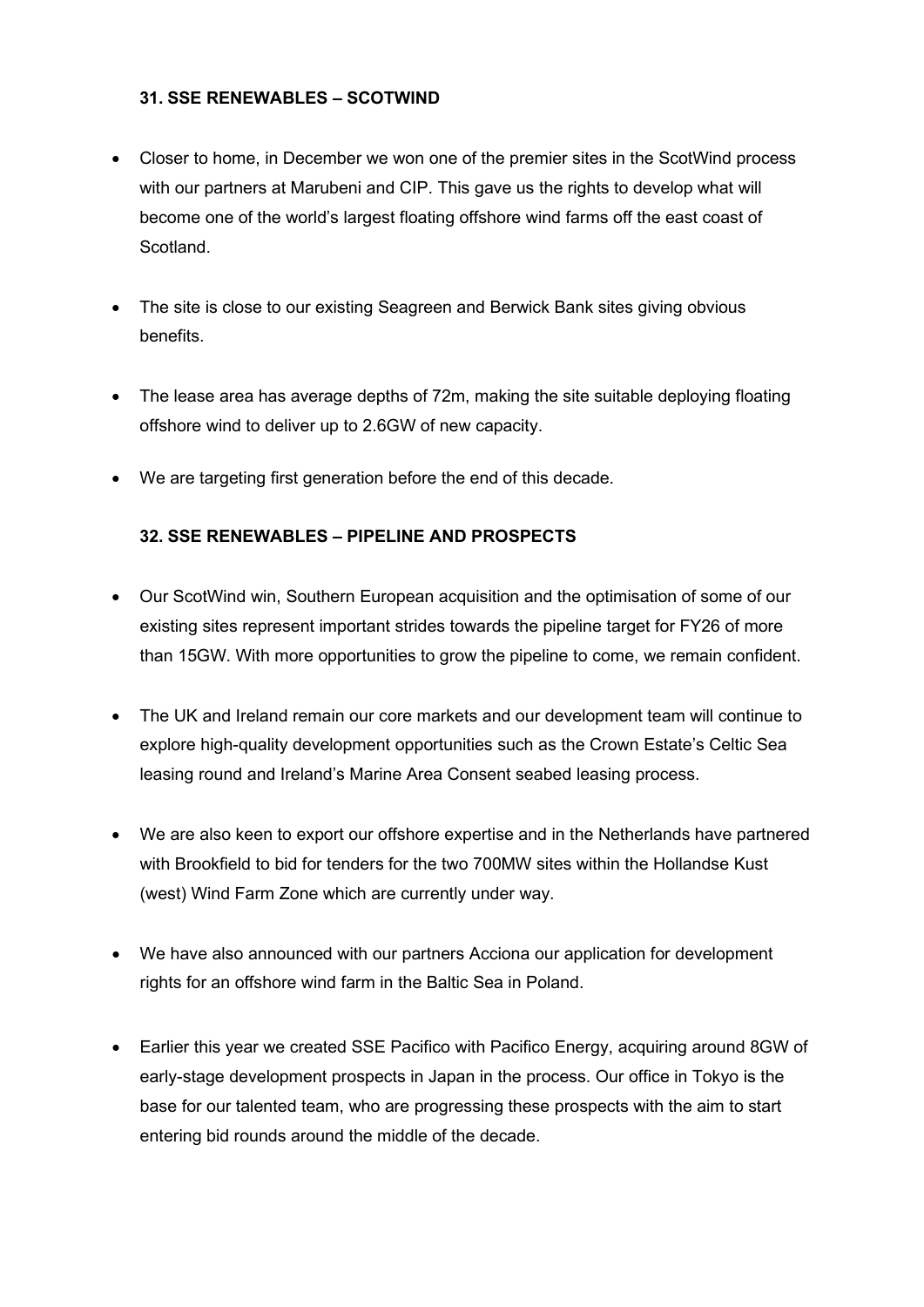• And finally, we have opened an office in America to pursue a number of opportunities there.

#### **33. SSE RENEWABLES – CAPACITY ADDITIONS**

- Taken together, as you can see here we are already beginning to make serious headway on our NZAP ambitions.
- With the ongoing construction projects complemented by pipeline additions from the ScotWind auction and European platform acquisition, we are well positioned to meet, or indeed exceed, expectations by 2031.

## **34. SSE THERMAL – FLEXIBILITY IN A NET ZERO WORLD**

- We have seen this year how important thermal plant is to complementing renewables capacity on the system and SSE Thermal is well positioned to deliver this flexibility to the market, both now and in the future.
- The business has a talented new MD in Catherine Raw who has significant experience in commodity markets and investments.
- SSE's existing fleet remains critical as we transition, providing energy and a whole host of system services. These assets successfully secured £270m worth of contracts in the capacity auctions this year.
- However, gas power stations will clearly need to decarbonise and we continue to envisage the closure of more than 50% of the existing fleet by 2030, subject to security of supply requirements.
- We don't often talk about the Gas Storage business, but at times like these we should. It has played a critical role in the UK's energy security this year and will play an important role in the portfolio over the coming years.
- In addition to supporting the system today, our gas storage assets also have potential as hydrogen storage facilities in the future.

#### **35. SSE THERMAL – VALUE IN AN INTERMITTENT SYSTEM**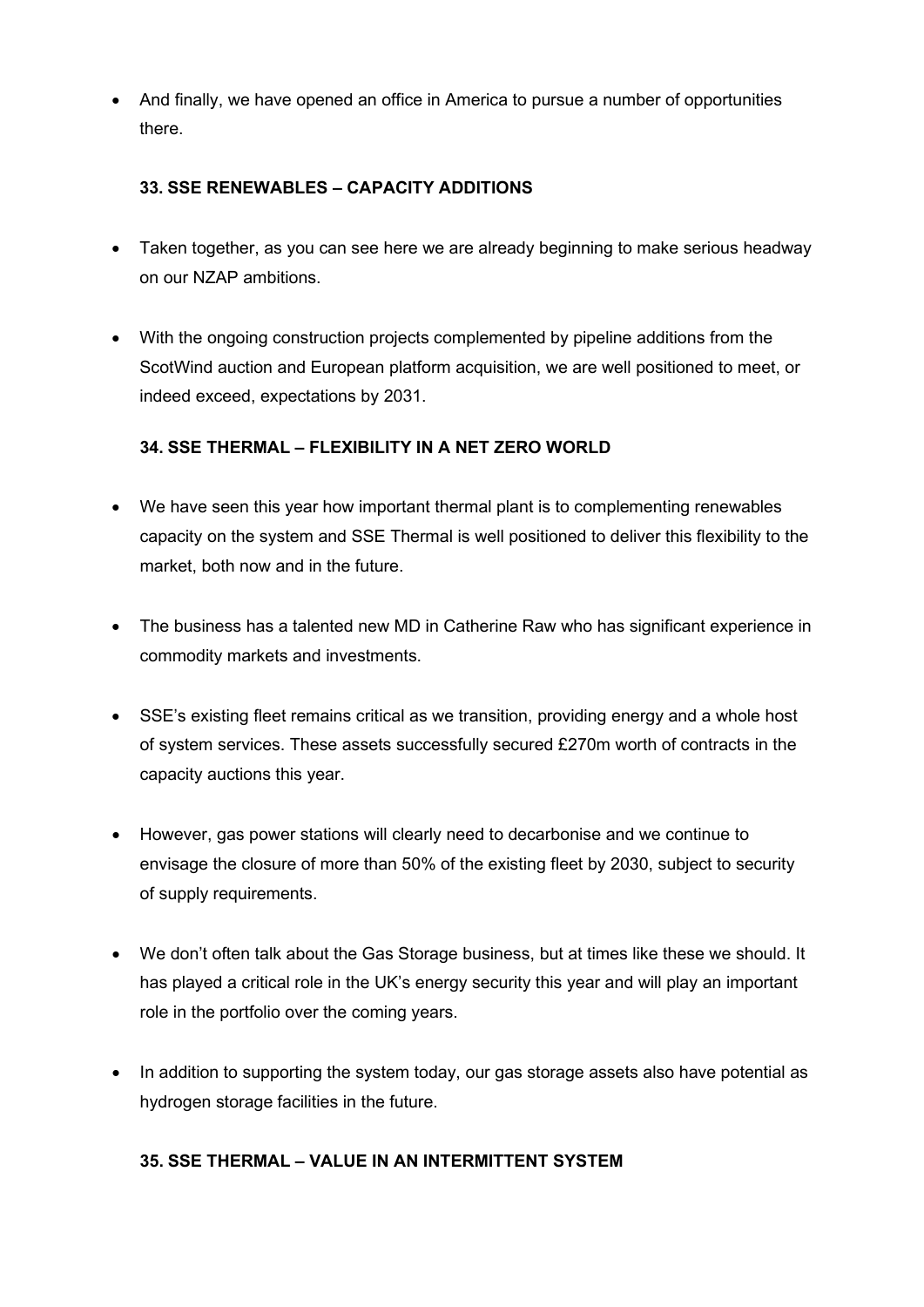- Thermal currently brings a huge amount of value to the portfolio,
- Principally through selling its generation output for spark the price arbitrage between gas and carbon input costs, and realised electricity revenue. But whilst that is important, it is far from the whole story.
- Indeed, in an increasingly volatile, renewables-led system it is the option value of being able to respond to forward market volatility and the value its flexibility brings to balancing the system on the day that is increasingly important.
- Having an efficient, responsive, best-in-class fleet is critical over the short to medium term.
- The business has a strong strategic logic as part of the SSE Group, providing balance when wind speeds are low, as we have seen this financial year.
- Looking ahead to the medium to long term, it is state-of-the-art assets like our brand new CCGT at Keadby 2, and our pipeline of CCS and hydrogen options, that will drive this strategic value in future.

## **36. SSE THERMAL – DELIVERING ON LOWER CARBON**

- Keadby 2 will be Europe's most efficient CCGT. It will displace output from older, less efficient plant – reducing both GB demand for gas and carbon emissions.
- Commissioning started in October 2021 with full commercial operation targeted for 1 October 2022.
- The station is capable of being upgraded to further decarbonise through carbon capture or hydrogen technology, as routes to market develop, but will play a critical security of supply role over the rest of this decade.
- Ultimately, the system benefits of the existing Thermal fleet need to be replicated in a net zero world, and for this we need to see progress with CCS and hydrogen generation.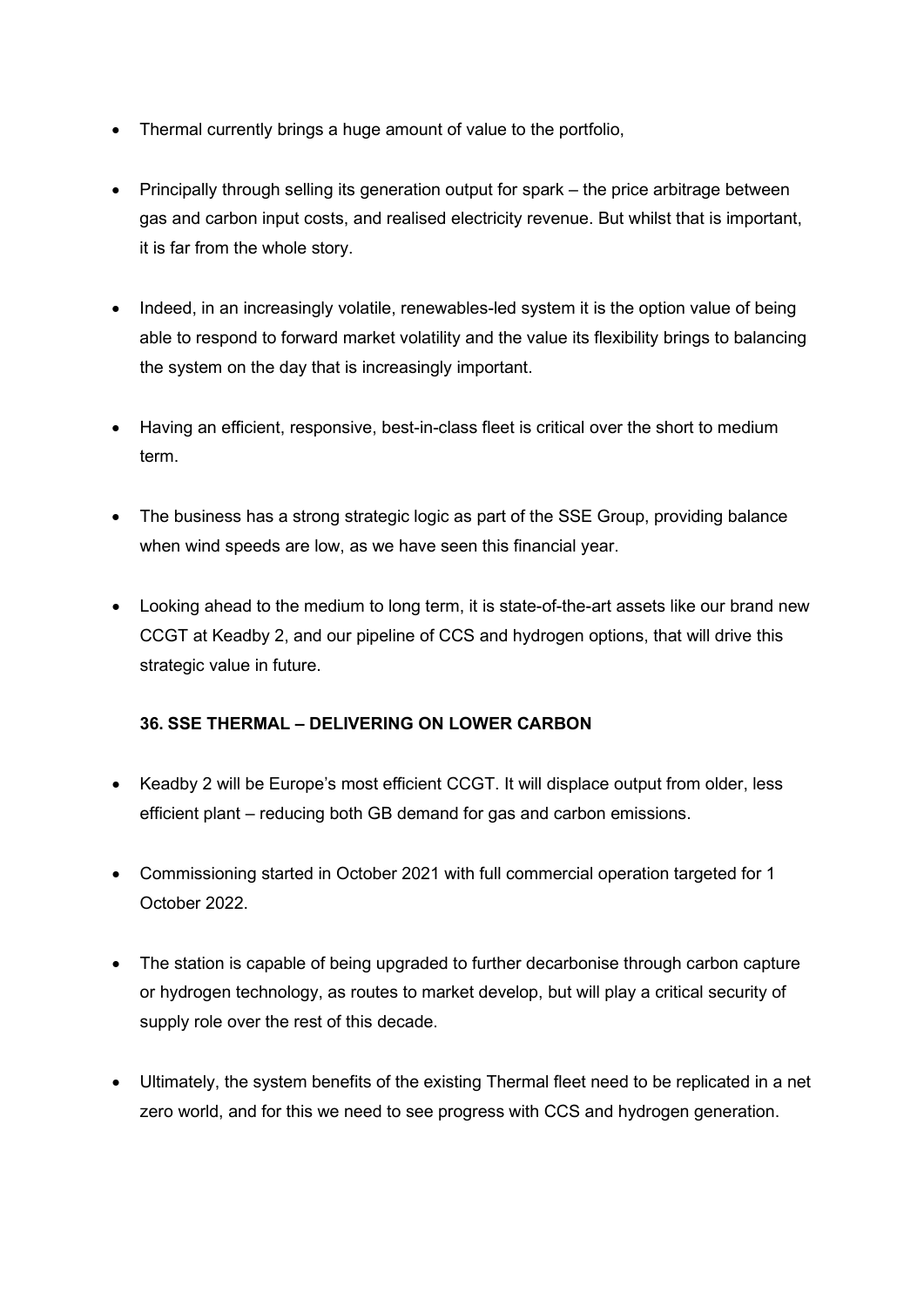- We have been encouraged by the Government's commitment to its cluster sequencing process. As part of this our Keadby CCS plant is progressing within the Humber-Teesside cluster, but we believe the reserve cluster at Peterhead is moving too slowly.
- In addition to those credible CCS projects that we are progressing with Equinor, we are also seeking to pioneer a first-of-a-kind hydrogen-fueled power station adjacent to Keadby CCS and our Medway power station is well-located to deliver future hydrogen solutions in the Thames Estuary. Hydrogen power could be a very useful peaking plant in a net zero world.
- With hydrogen being pursued by SSE Renewables at our wind farms at Gordonbush and Galway, and through Thermal's hydrogen projects alongside the potential for repurposing Aldbrough gas storage over time, we are beginning to build options for the hydrogen component of net zero – yet another example of the optionality resulting from being an integrated SSE Group.

## **37. CUSTOMERS – CLEANER, GREENER ENERGY**

- Of course, SSE retains a direct link to customers through SSE Business Energy and SSE Airtricity. Business Energy offers a route to market for renewable power and with the advance of PPAs and corporate decarbonisation, the potential for growth is clear and the synergies are evident. In Ireland this is particularly the case with data centre growth.
- And, whilst the Group is no longer active in the domestic retail market in GB, in Ireland SSE Airtricity is a great business that works alongside generation in the more integrated Irish market structure.
- Customer businesses are our green shopfront and they share important linkages within the Group.

#### **38. SSE DISTRIBUTED ENERGY – OPPORTUNITIES**

• We have refocused our Distributed Energy business over the last few years to primarily focus on batteries and solar.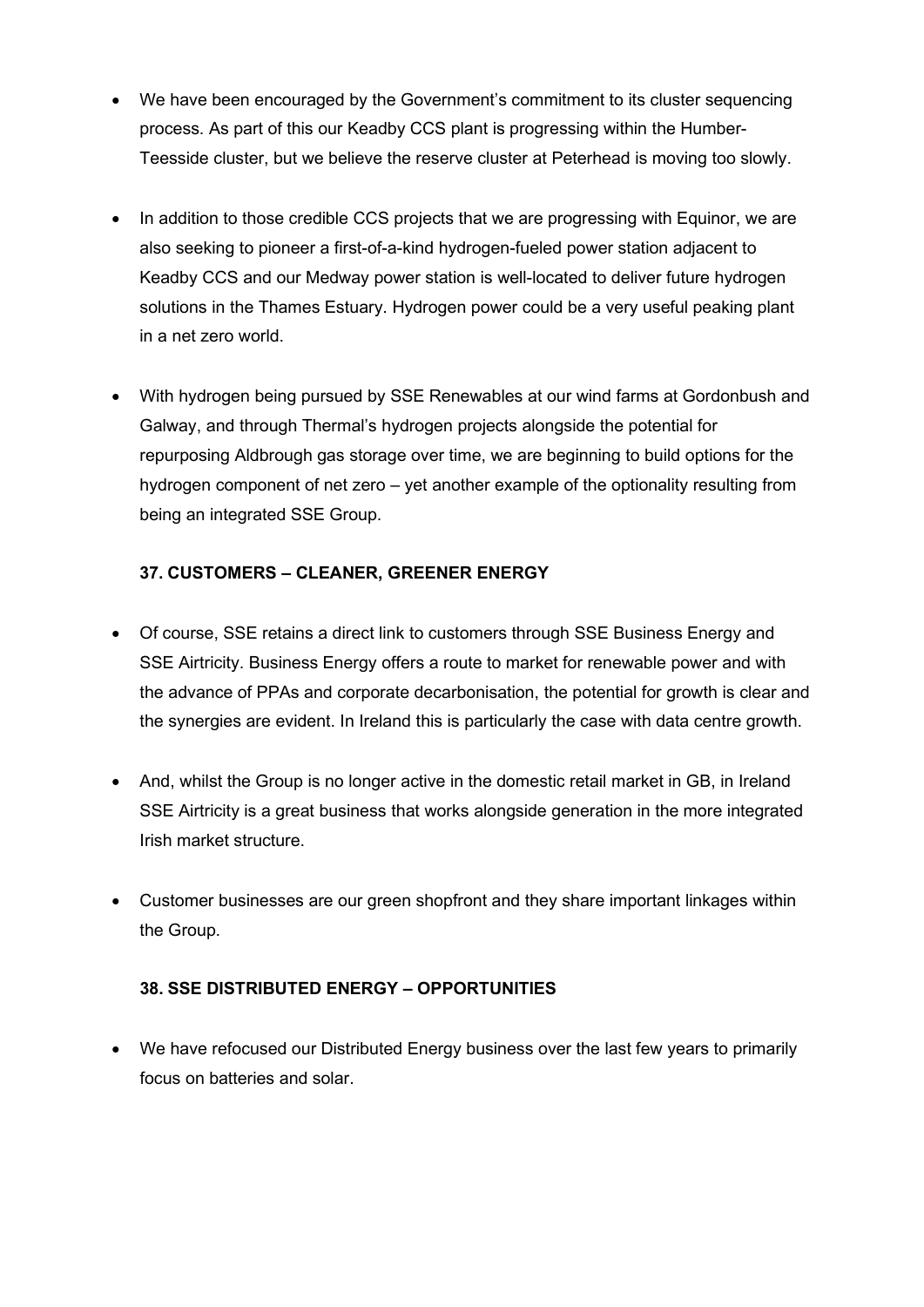- And the battery and solar teams have made significant progress this year. Last August we announced our first battery acquisition with a 50MW site in Salisbury, and in January our first 30MW solar acquisition.
- Our existing grid connections at former coal-fired sites also put SSE in a relatively unique position to deploy battery storage at scale and pace, with 150MW opportunities being considered at Ferrybridge and Fiddlers Ferry.
- Our secured solar and battery pipeline is now 380MW, with more than a 1GW of other opportunities being evaluated.
- As with batteries, solar can be deployed quickly, within the current capex programme.
- And these businesses undoubtedly benefit from being part of our integrated group.
- I'll now hand back to Alistair to talk about the regulated networks businesses...

#### ALISTAIR PHILLIPS-DAVIES

#### **39. SSEN TRANSMISSION – A NETWORK FOR NET ZERO**

- Thank you, Martin. Let's start with Transmission.
- With a wealth of renewable resources in the North of Scotland which will be critical to delivery of the UK's targets, the importance of the role of Transmission in unlocking these resources and transporting the electricity to demand further south cannot be overstated.
- Based on the System Operator's own forecasts, connected generation in the North of Scotland could increase to nearly 25GW by 2030, and almost 50GW by 2050, depending on the scenario chosen.
- But these forecasts were established before ScotWind's full potential was known in January and before the UK Government's Energy Security Strategy with its increased ambition for 50GW of offshore wind by 2030.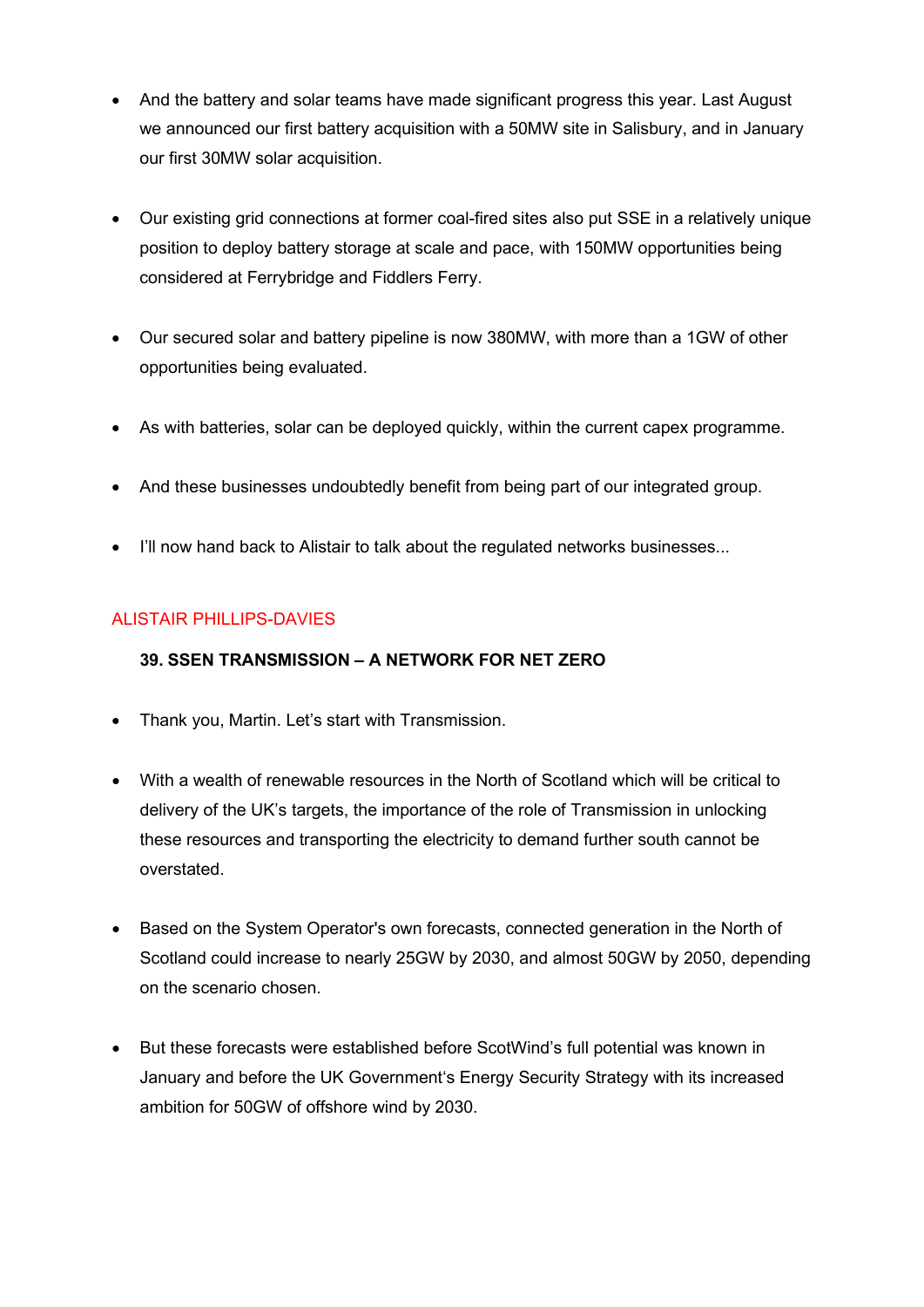• The growth opportunities in this business are immense. It is already one of the fastest growing networks in Europe and with this enhanced ambition and strong signals around the need for faster networks investment, growth is only likely to accelerate.

## **40. SSEN TRANSMISSION – DELIVERY IN THE FIRST YEAR OF RIIO-T2**

- And it is performing well. Our first year of RIIO-T2 construction at Shetland on the HVDC link has progressed, with the first phase of boulder clearance now complete and the main onshore sites in Shetland and Caithness taking shape.
- Work continues strengthening the Northeast network with upgrades to existing substations and the construction of new ones in order to accommodate the increase in capacity of the existing overhead line.
- Our new substation at Kintore, where work has commenced, will be the world's first SF6 free 400kV substation as the network seeks to reduce its own carbon footprint.
- We have also made excellent progress taking forward additional investments through Ofgem's Uncertainty Mechanisms. This includes the Argyll and Kintyre 275kV strategy as well as the Skye Reinforcement project, with Initial Needs Cases submitted to Ofgem for both projects, which have an estimated investment of around £400m each.
- Ofgem has also provisionally approved the first HVDC link proposed between Peterhead and northern England. With a targeted energisation date of 2029, this major joint venture project with National Grid Electricity Transmission has an estimated shared cost of £2.1bn and will be key to addressing existing constraints.
- All these investments contribute to the Transmission RAV and we are increasingly confident in the forecast growth for this business.

## **41. SSEN TRANSMISSION – HIGHLY SUPPORTIVE BACKDROP TO DRIVE MID-LONG-TERM GROWTH**

• This is supported by other developments since November which are potentially driving forward the speed and absolute levels of growth in the medium and longer term.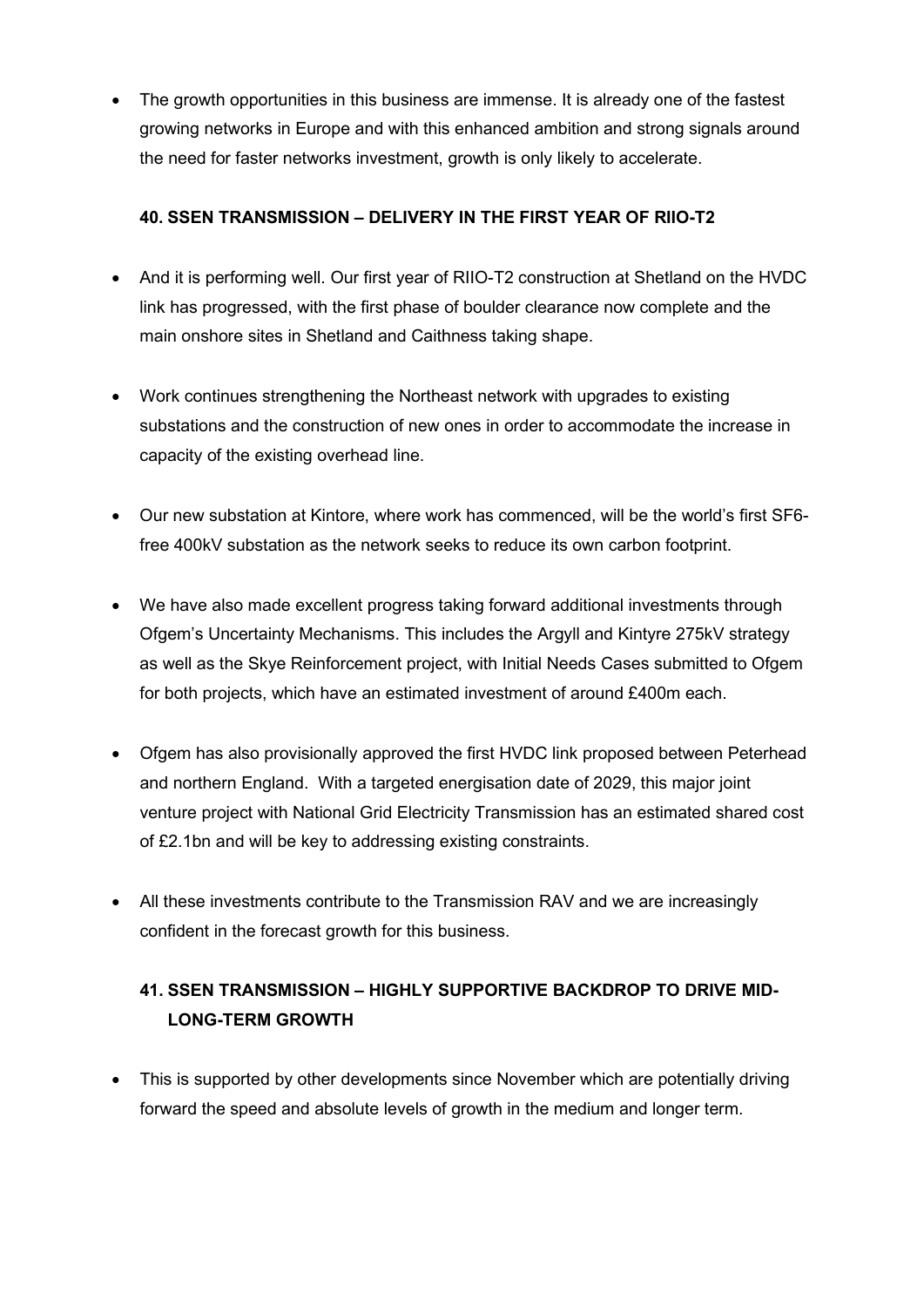- In January, the System Operator's Network Options Assessment affirmed our view of the requirement for significant upgrades in the North of Scotland.
- The report supported a number of major projects that could accelerate SSE's investment plans, and which will be critical to enabling the necessary growth of renewable electricity.
- And in April, in the British Energy Security Strategy the UK Government set out clear support for more strategic networks investment ahead of demand, highlighting the need for a more agile approach to networks infrastructure.
- And BEIS will mandate Ofgem to support this approach in a Strategic Policy Statement later this year.
- With ScotWind now targeting up to 25GW, further connections will be needed with the Electricity System Operator's Holistic Network Design due this summer, and we expect this to be factored into another iteration later this year.
- This is expected to form part of a blueprint for the whole energy system by the end of 2022, through a Centralised Strategic Network Plan.
- Moreover, we have seen inflation hitting 30-year highs in the past few months which will translate directly into higher RAV values.

## **42. SSEN TRANSMISSION – A CLEARER PATH FOR GROWTH TO 2026**

- This combination of increased visibility of the transmission pipeline and the expectation of higher inflation than was assumed gives the business an even more impressive growth outlook.
- We said in November that, in addition to the £2.2bn totex outlined in the base plan for RIIO-T2 plus Shetland, we were putting forward additional major projects for assessment under Ofgem's Uncertainty Mechanisms totalling around £1bn of expenditure and which would take gross RAV to £6bn by FY26.
- Since then, we have aligned our inflation forecast with Ofgem, and revised our view of expenditure on projects currently progressing through Ofgem's Uncertainty Mechanism process; and included some additional Medium Sized Investment projects, within our forecasts.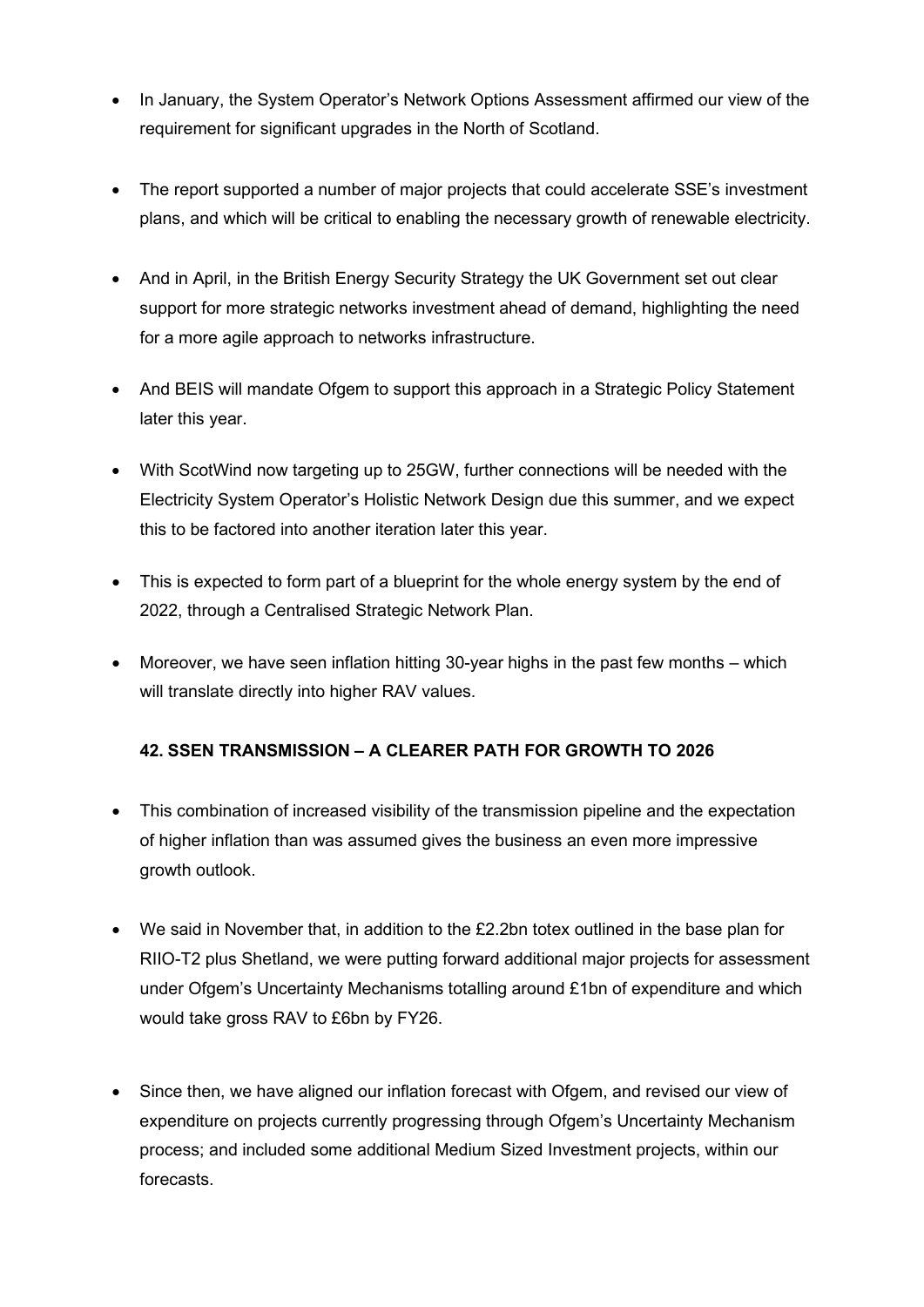• Putting all of this together, we now expect to see gross RAV increase to between £6.5bn and £7bn by 2026.

## **43. SSEN TRANSMISSION – CLEARER PATH FOR GROWTH TO 2031**

- And it doesn't end there, with a clear direction of travel in connected capacity, and the requirement of the network to keep pace with renewables growth– this is a high-growth business.
- Clearly the further out we look, the less certain we can be in our forecasts, but the long term political drive towards achieving net zero is clear.
- In November, we said that gross RAV would reach between £8bn to £10bn by 2031.
- Building in assumptions for a refreshed view of projects we expect to be required during the remainder of the decade, we now expect gross RAV to be in excess of £12bn by 2031.

## **44. SSEN DISTRIBUTION – MANAGING EXTREME WEATHER EVENTS**

- Despite advance preparation and planning, the worst storms for years significantly impacted our Distribution networks, with unprecedented damage in some areas.
- The north-east region of Scotland experienced the equivalent of almost two years' worth of overhead line faults in just one 12-hour period. We experienced similar weather in the south too; with record windspeeds seen across both of our networks, and six exceptional event claims made over the winter period.
- We focused on getting customers back on grid as quickly as possible while protecting vulnerable groups, and the increasing frequency of such events serves to highlight the core resilience challenges for ED2.

#### **45. SSEN DISTRIBUTION – RIIO-ED2**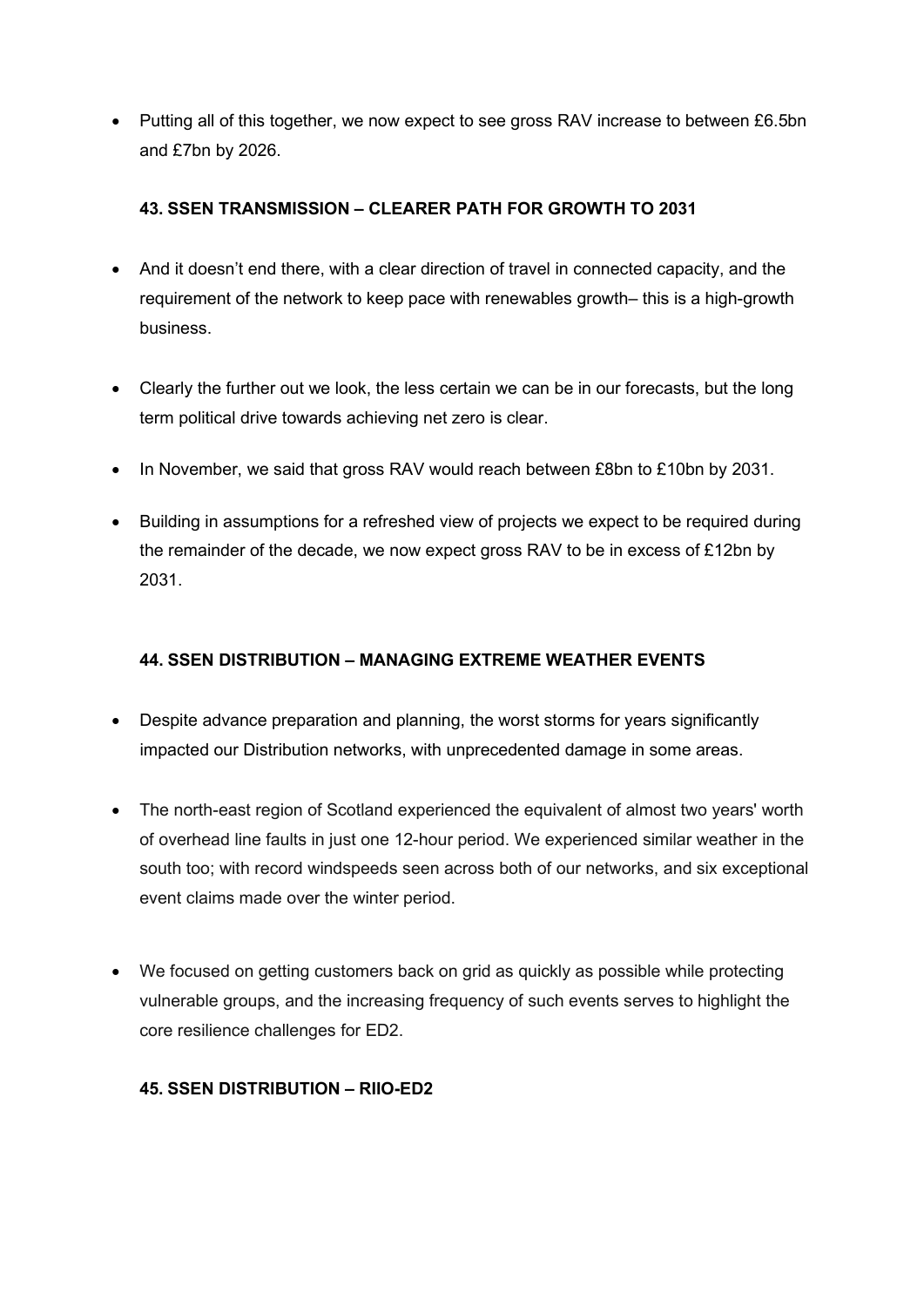- But climate not weather will drive growth. The Climate Change Committee has forecast that a shift in low-carbon technologies could almost treble the demand on electricity networks by 2050.
- In our distribution network areas alone, electric vehicle charging and heat pump capacity could see exponential growth by 2030.
- And it is the likely load expenditure required to keep pace with this expansion which led to SSEN Distribution submitting an ambitious RIIO-ED2 business plan. This proposes around £4bn in gross baseline total expenditure – an increase of around a third on an equivalent ED1 period.
- We have set out a huge amount of detail in that plan which I won't repeat here but would encourage you to read. It is a stakeholder-led plan that balances investment in the smart, flexible networks that will facilitate net zero, with the need to keep costs down for customers. We will also be further modernising the business.
- Some competitors have taken a different approach to how they include Uncertainty Mechanisms in their plan. We took a straightforward and transparent approach with our customers, so they knew exactly what was needed to deliver a reliable net zero network in an affordable way.
- The ED2 business plan is expected to receive its Draft Determinations in late June with Final Determinations before the end of the year. The price control begins in April 2023.
- It will be a real test of whether Ofgem are able to match the pace of net zero and facilitate the networks' delivery of net zero for communities rather than becoming a blocker – and we hope they will respond to the clear signals sent by Government in its Energy Strategy.

#### **46. CONCLUSION – break slide**

## **47. CONTINUING TO LEAD ON CLIMATE ACTION**

• Last year we set out our plan to unlock net zero-aligned value in the period to 2026 and grow substantially into the 2030s.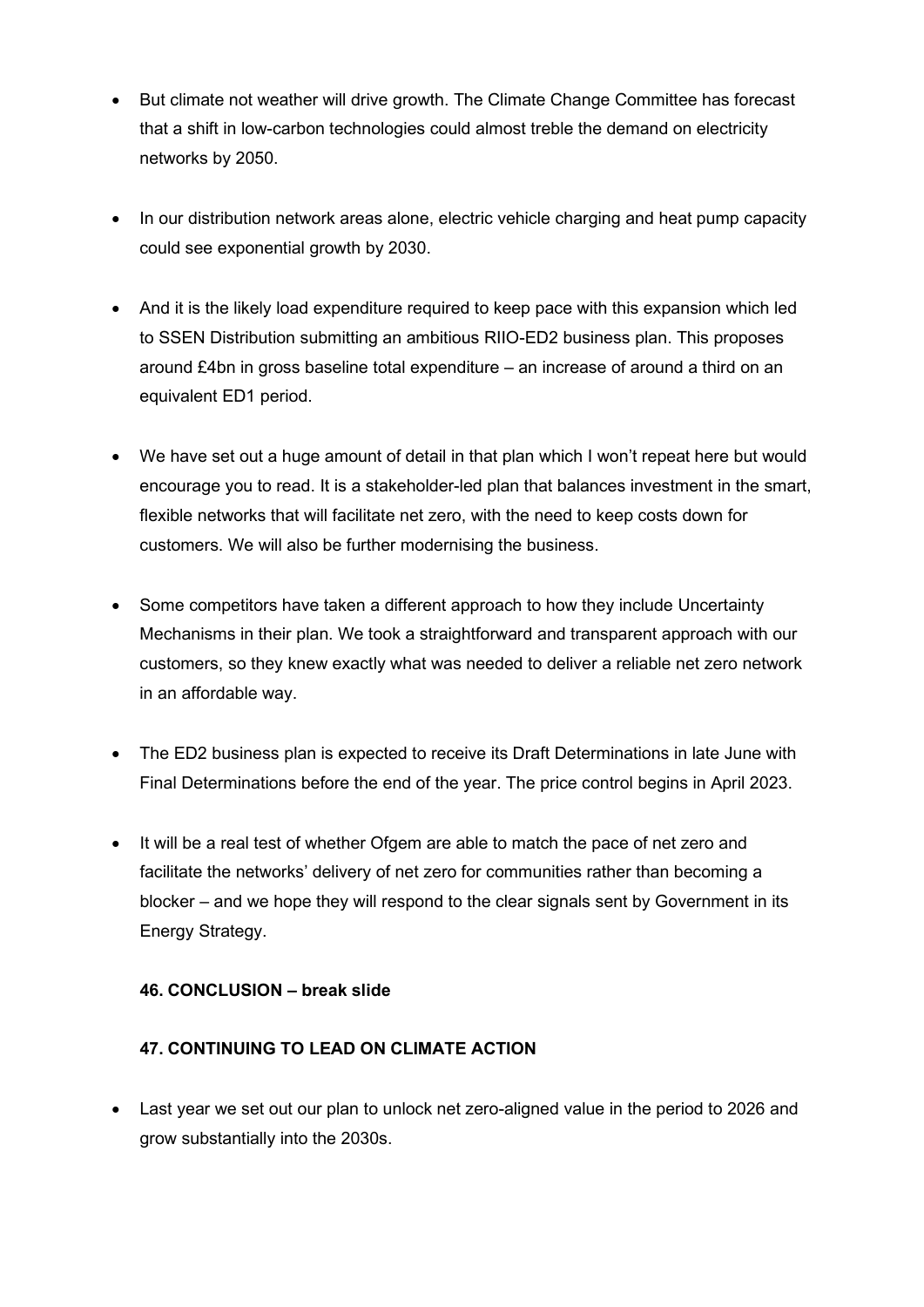- COP26 put us in the limelight as a national clean energy champion and, as we have outlined on the previous slides, we are now centre stage amid a renewed global push for more clean electricity. We're building connections, partnerships and megawatts.
- Six months later we are more confident than ever that these plans represent a floor not a ceiling and that we can help drive a significant acceleration towards net zero.
- We are accelerating our investments in homegrown low-carbon projects, providing a long-term solution to the current energy crisis; creating jobs in local communities and leading on a just transition.

## **48. POWERING CHANGE TOGETHER**

- As I outlined in my introduction, and as I think we have demonstrated in this presentation,
- A year of **strong operational delivery** has resulted in our **financial objectives being met**;
- Our **resilient business mix** is helping to navigate the Group through exceptionally volatile markets; whilst also creating opportunities across the clean electricity value chain;
- And, finally, the prospect of further **accelerated growth** and **investment** provides the backdrop for our updated financial outlook out to March 2026.
- We have high-quality options right across the electricity value chain, offering ESGorientated investors the optimal combination of market and regulated businesses.
- SSE has never been better placed to deliver for all its stakeholders and wider society.

Thank you. We will move onto your questions after this brief video ...

VIDEO